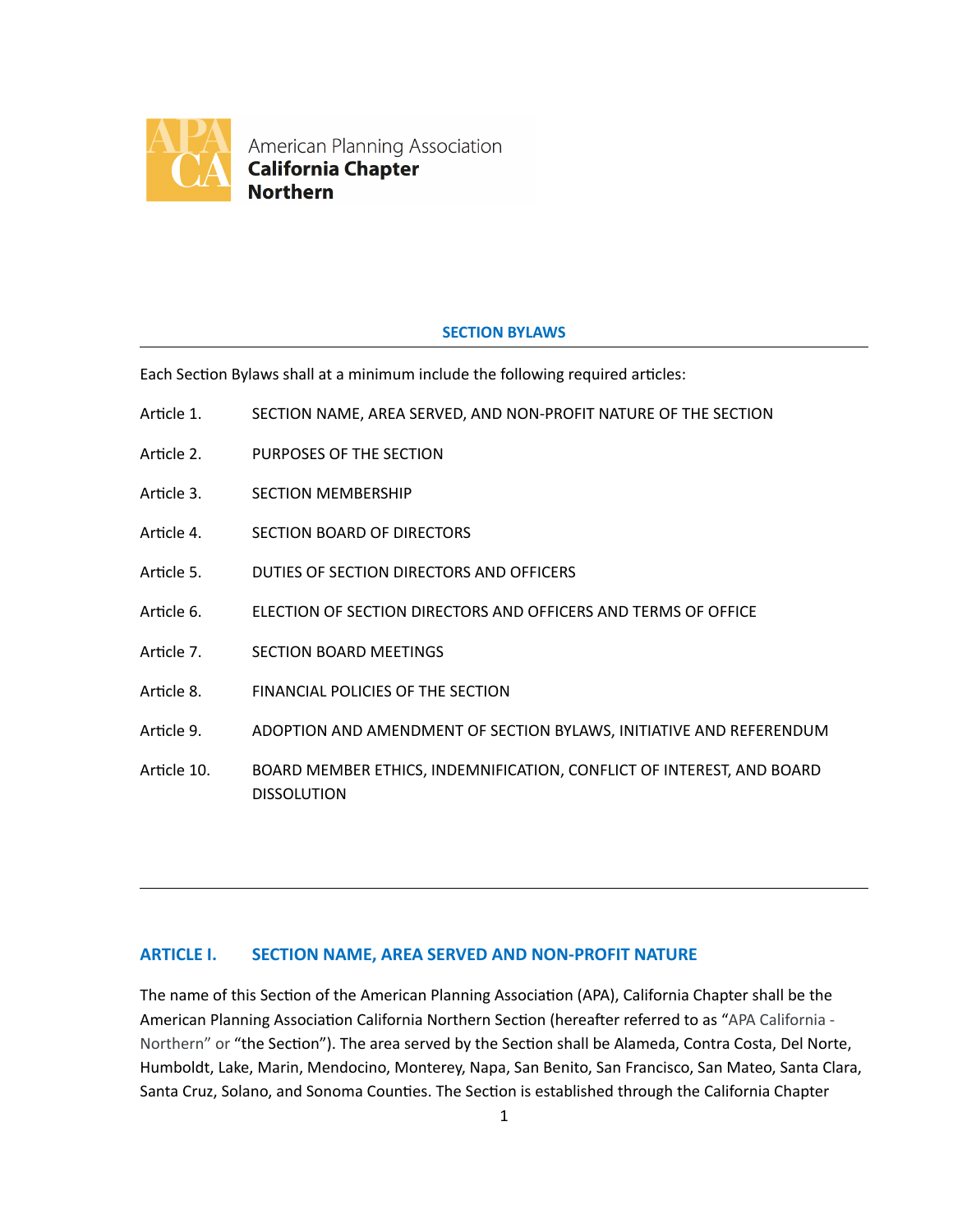Bylaws. The Section shall be a not-for-profit entity under the auspices of the American Planning Association, California Chapter (hereafter referred to as "California Chapter," "the Chapter," or "APA California"), which is a 501 (c)(6) non-profit corporation.

#### **ARTICLE 2. PURPOSES OF THE SECTION**

#### **2.1 SECTION ESTABLISHED**

The Section is established through the California Chapter Bylaws as a tangible local expression of APA purposes and objectives and as a vehicle for maximum membership involvement in the activities of the California Chapter.

### **2.2 CONSISTENT BYLAWS**

The Bylaws of the Section shall be consistent with the policies and procedures of the California Chapter Bylaws *Arcle 11 - Chapter Secons*, which directs provisions addressing: establishment of a Section Board, identification of duties of Section Board members, description of Section meetings, management and accounting of Section finances, and procedures and criteria for formation and maintenance of Subsections and functional departments.

### **2.3 SECTION PURPOSE**

The purpose of the Section pursuant to *Section 11.1 – Purposes and Function of the Sections* of the Chapter Bylaws shall be to carry out the purposes and objectives of the California Chapter and the American Planning Association, as applicable within the established geographic boundary of the Section area, as well as serving the members of the Section.

The purpose of APA California - Northern shall be to carry out and promote planning-related activities and continuing education functions, as follows:

- 1. Provide an arena for communications and exchange of information among those engaged or interested in planning related activities;
- 2. Provide membership awareness and involvement in the affairs of the Chapter and Section;
- 3. Increase public awareness of the importance of planning;
- 4. Encourage a high degree of ethics and professionalism in the conduct of its members; and
- 5. Provide occasional social and educational functions in order to foster a sense of community within and among its members.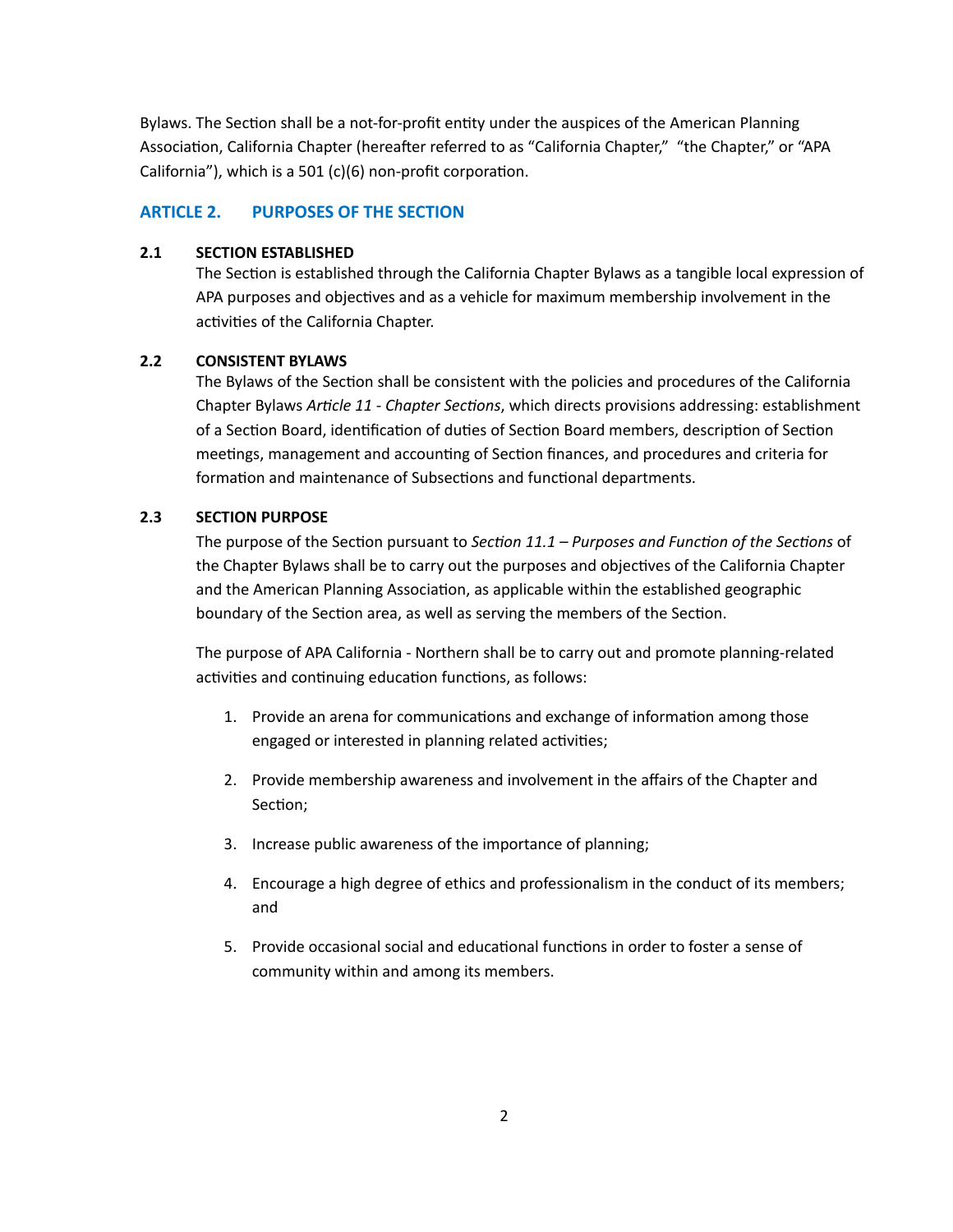#### **ARTICLE 3. SECTION MEMBERSHIP**

#### **3.1 MEMBERSHIP ELIGIBILITY**

California Chapter members whose address of record, as provided to the APA National (hereafter referred to as "APA," "National," or "APA National") or California Chapter office, are in Alameda, Contra Costa, Del Norte, Humboldt, Lake, Marin, Mendocino, Monterey, Napa, San Benito, San Francisco, San Mateo, Santa Clara, Santa Cruz, Solano, and Sonoma Counties shall automatically be a member of this Section.

#### **3.2 MEMBERS OF APA RESIDING IN CALIFORNIA**

APA members whose addresses of record (as provided by the members to APA) are within the state of California and within the Section area boundary shall automatically be members of the Chapter and Section. (See *Section 3.2 – Members of APA Residing in California* of the California Chapter Bylaws for a further description of roles and restrictions.)

### **3.3 MEMBERS OF APA NOT RESIDING IN CALIFORNIA**

A member of APA whose address of record is outside California may, upon payment of California Chapter dues, be a non-resident member of the California Chapter. Non-resident members shall have the same privileges as Chapter-Only members, except that they shall not hold any Chapter or Section office and shall not vote in Chapter or Section elections.

#### **3.4 MEMBERS OF CALIFORNIA CHAPTER-ONLY**

Persons who are not members of APA may choose to be California Chapter-Only members whose membership eligibility, roles and restrictions are addressed in the California Chapter Bylaws Section 3.4 - Members of California Chapter-Only. After demonstrating to the California Chapter an address of record that is within the Section area boundary, the person shall also be a member automatically of the Section.

Per Chapter Bylaws Section 3.4, Chapter-Only members may vote in Section elections and may hold a position on the Section Board except for the positions of Section Director, Director-Elect, Immediate Past Director, Professional Development Director, or Treasurer.

### **ARTICLE 4. SECTION BOARD OF DIRECTORS**

#### **4.1 ELECTED MEMBERS**

The Elected Officers of the Section shall be the Section Director, Director-Elect, Administrative Director, and Treasurer.

### **4.2 APPOINTED MEMBERS**

A description of the duties and functions of Appointed Officers is found in Article 5 of these Bylaws. Appointed officers shall be voting members of the Section Board. Appointed Members shall have the right to vote on Section Board items except for positions outlined in Article 4.7 and 5.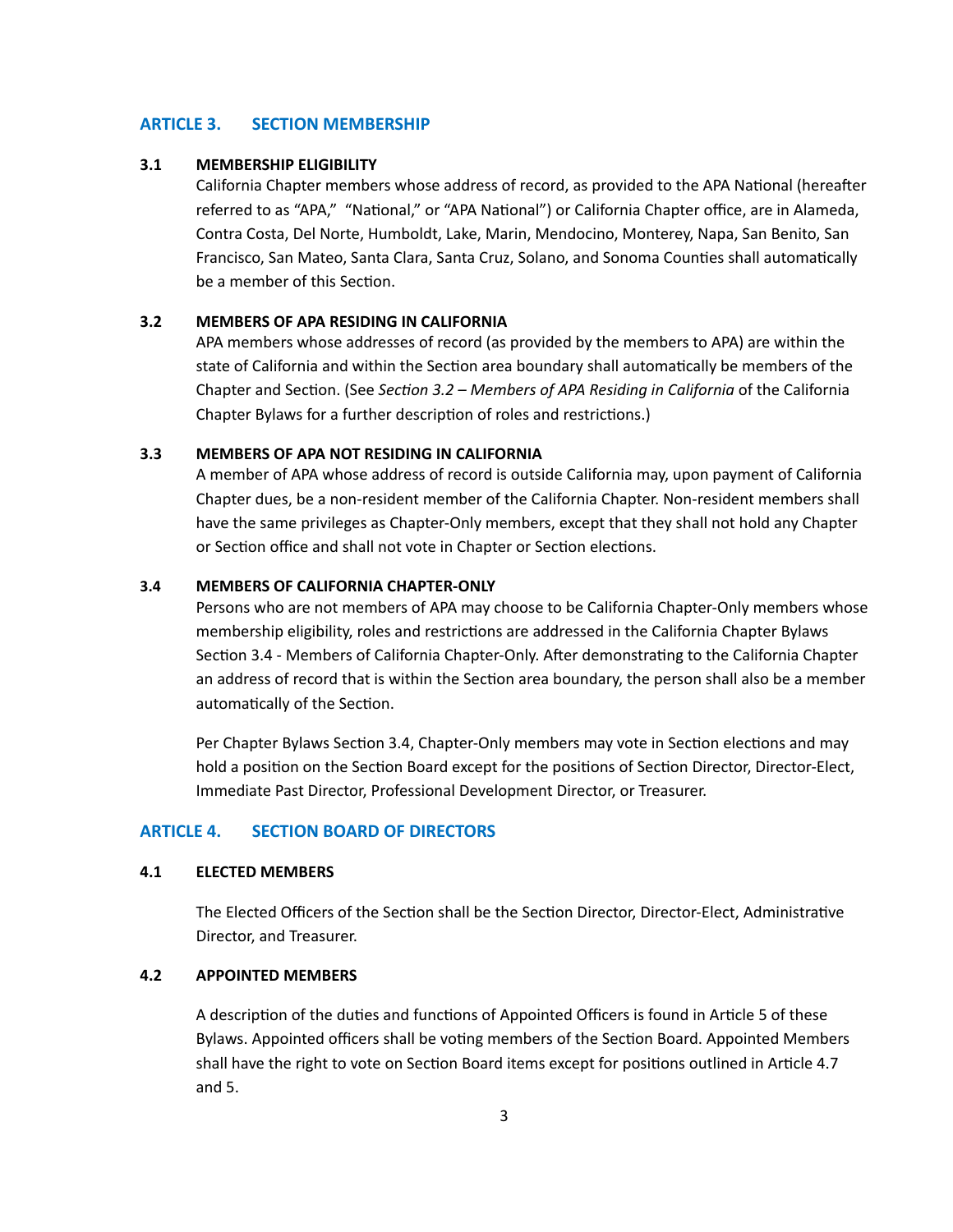Appointed officers may select an alternate to represent them at the Section Board meetings. Alternatives acting for an Appointed Officer will be a full voting member of the Section Board.

The Section Director may appoint additional officers to fulfill specific Section duties.

Appointment of officers requires the approval of at least two of the following: Director-Elect, Administrative Director, and Treasurer.

An Appointed Officer may be removed for any valid reason by the Section Director with the approval of at least two of the following: Director-Elect, Administrative Director, and Treasurer.

#### **4.3 SECTION BOARD**

The Section Board consisting of Elected Officers and Appointed Officers shall be responsible for the operation and administration of the APA California - Northern.

#### **4.4 EXECUTIVE BOARD**

The Section Board may appoint an Executive Board, consisting of Elected Officers enumerated in Article 4.1.1, plus designated Appointed Officers (see Article 4.7, below) to conduct the day-to-day operation and administrative functions of the Section Board between meetings of the Section Board. Policies and procedures are to be determined by the Section Board.

Executive Board duties shall include coordinating subgroups to provide for more efficient Section Board meetings, and working towards achieving Section goals. The Executive Board may meet as often as needed, and may be reconfigured as needed.

## **4.5 SECTION CONTRACT REQUIREMENTS FOR INDEPENDENT CONTRACTORS, STUDENT INTERNS, AND SPEAKERS**

The Section may contract with other independent individuals or entities as deemed necessary by the Section Board to carry out the purpose and mission of the Section. It is recommended that Section contracts with independent contractors be reviewed by legal counsel and executed by the Section Director. In addition contracts must meet labor law requirements for independent contractors and student interns.

#### **INDEPENDENT CONTRACTORS:**

In light of changes required by AB 5 (2019) and AB 2257 (2020) related to when persons are considered employees or independent contractors, the Section shall include the following in any contract for consultants/sole proprietors so they will be able to qualify themselves under the general business-to-business exemption labor laws by:

- 1. Maintaining a business license;
- 2. Providing formal invoices;
- 3. Making themselves available to work for multiple client businesses;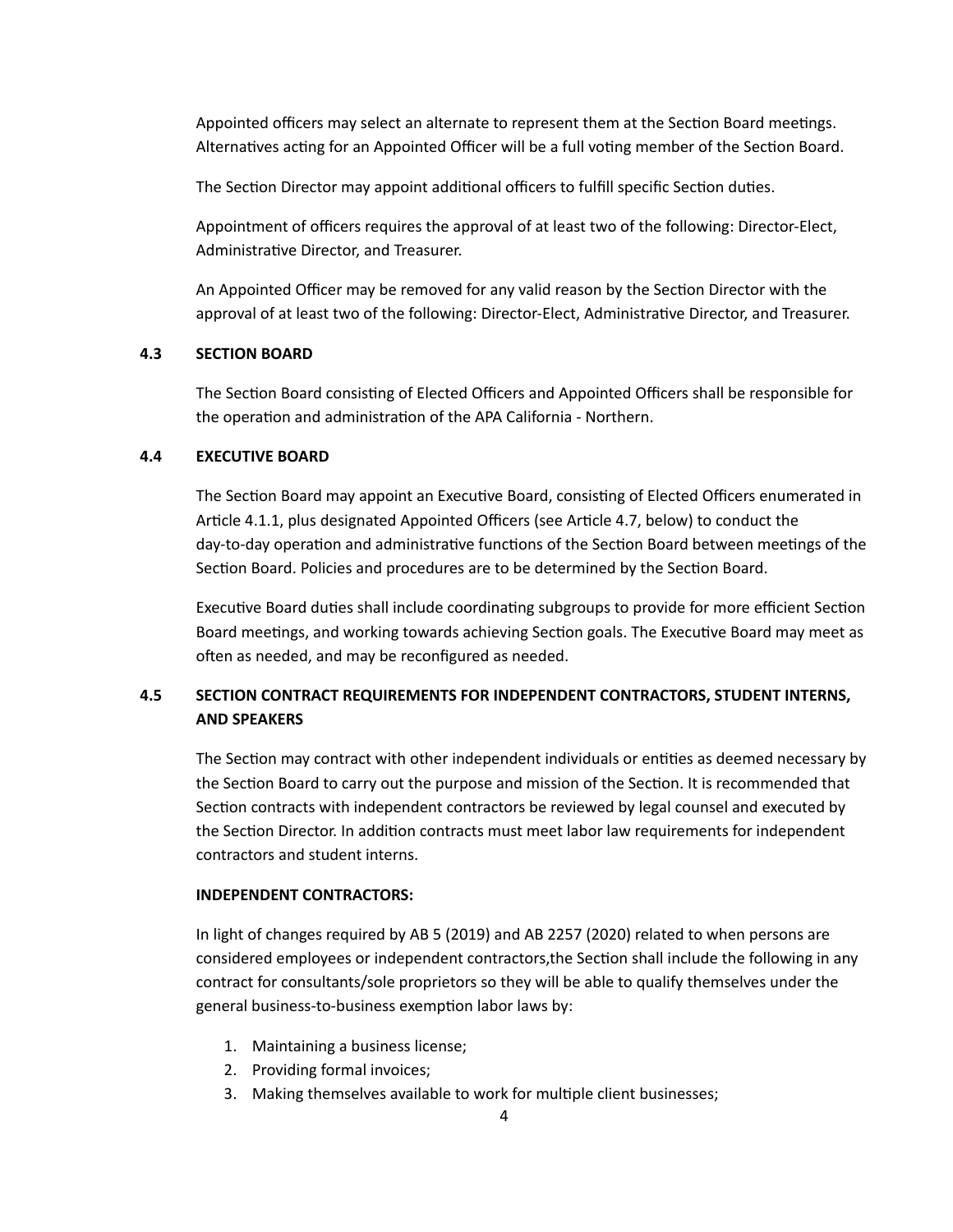- 4. Meeting other specified conditions in Section 2776; and
- 5. Moving from a sole proprietor to an LLC or corporation.

#### **STUDENT INTERNS:**

Student researchers or interns are either unpaid student interns or they are employees under current employment laws and AB 5 since they are unlikely to hold themselves out to be a business meeting the above criteria as an independent contractor.

Under current labor laws, if structured correctly, unpaid interns are not employees. However, the relationship should be specifically structured so that they are not considered employees. In general, both state and federal laws are looking for the following components:

- 1. Interns cannot displace regular employees;
- 2. Interns are not guaranteed a job at the end of the internship;
- 3. The employer and the intern(s) understand that the interns are not entitled to wages during the internship period;
- 4. Interns must receive training from the company, even if it somewhat impedes on the work of the Section;
- 5. Interns must get hands-on experience with equipment and processes used in the industry; and
- 6. Interns' training must primarily benefit them, not the Section.

"Wages" include any type of compensation including direct cash payments, gift cards, or free registration to a conference or workshop or other in-kind remuneration.

While the Labor Code presumes that any person rendering services for another is an employee, te Labor Code specifically excludes:

"Any person performing voluntary service for a public agency or a private, nonprofit organization, who receives no remuneration for the services other than meals, transportation, lodging, or reimbursement for incidental expenses," from the definition of an employee. (Labor Code §§ 3357, 3352(i).) Further, the Fair Labor Standards Act ('FLSA') defines a volunteer as an individual who performs hours of service for a public agency for civic, charitable, or humanitarian reasons, without promise, expectation or receipt of compensation for services rendered" (29 C.F.R. § 553.101 (a).) Individuals are only considered volunteers where "their services are offered freely and without pressure or coercion, direct or implied, from an employer." (29 C.F.R. § 553.101(c).) Similarly, to qualify as volunteers, the services by the individuals must be provided "with no promise expectation, or receipt of compensation for the services rendered, except for reimbursement for expenses, reasonably benefits, and nominal fees. (29 C.F.R. § 553.104(a).)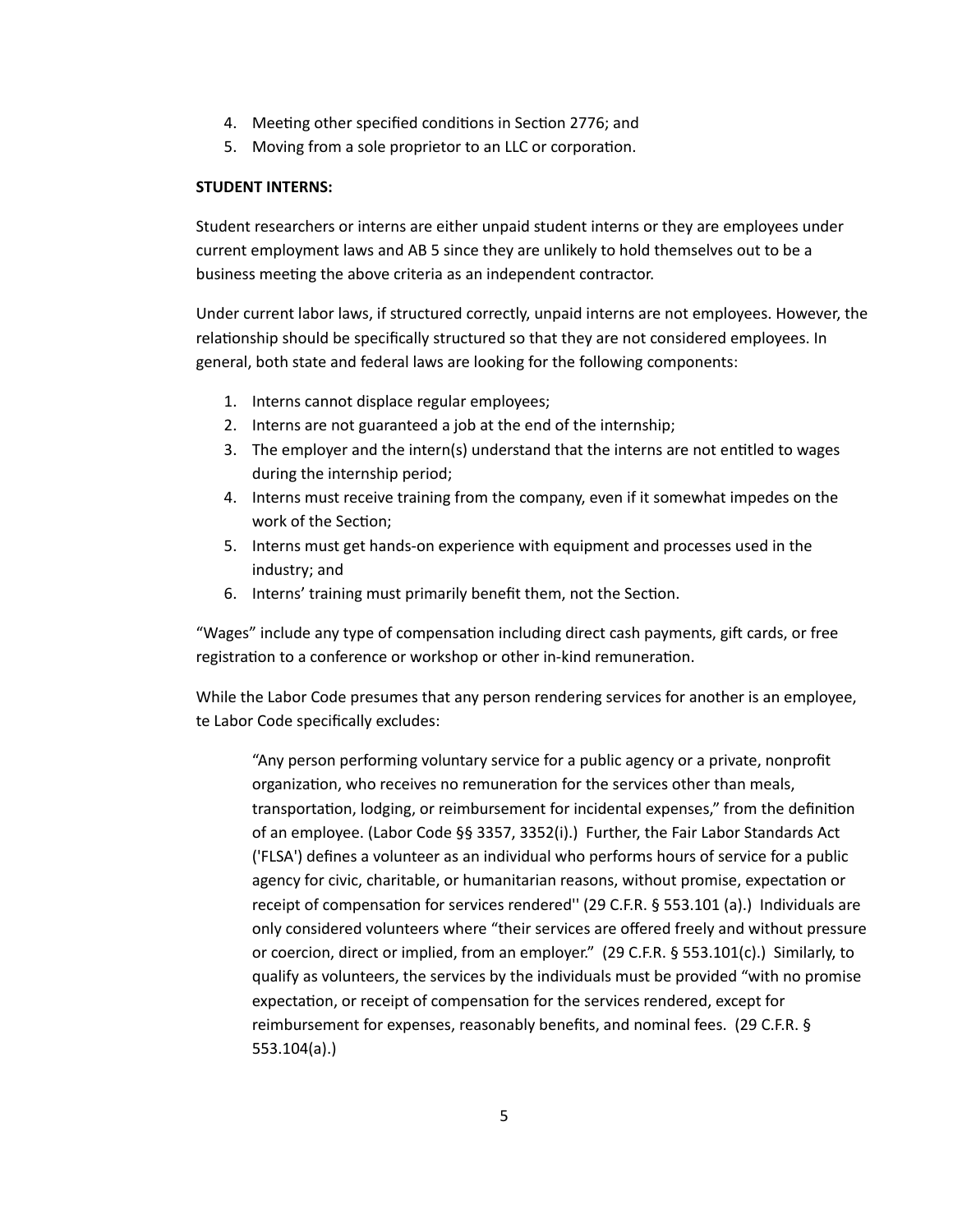If the Chapter or Section decides to hire an unpaid intern, the unpaid intern must sign an agreement acknowledging that the student understands that the position will be unpaid. Contact the Chapter for the written waiver template before securing the student.

#### **SPEAKERS:**

It does not appear that a person receiving an honorarium would be considered an employee. CA Lab. C. section  $2750.3(a)(1)$  asserts that one is an employee if they receive payment for services unless the person can control their own work performance, the work is outside the scope of the usual course of the hiring entity, and the person is typically working in some other occupation. Given the activities performed to receive an honorarium, the receiving person likely can control how they perform the requested functions. Furthermore, the action of speaking, writing, or attending a conference seems to be outside the typical scope of the APA. As long as the person who the honorarium is bestowed upon has a different occupation, it does not seem that CA Lab. C. section  $2750.3(a)(1)$  would apply.

An honorarium is "any payment made in consideration for any speech given, article published, or attendance at any public or private conference, convention, social event, meal, or like gathering. " CA Gov't C. section 89501. This does not include income for personal services unless the predominant activity of the business is making speeches.

This is just the general rule for employment. There are different standards specific to other professions such as insurance agents, doctors, lawyers and a few others. This is laid out in CA Lab C. section 2750.3(b) and CA Lab C. section  $1750.3(c)$ . There are limitations on government officials receiving an honorarium. It is impermissible for state and local elected officers, candidates for those offices, and all officials holding positions listed in Gov't C. section 87200 to receive honoraria. Employees designated under the state or local government's conflict of interest code are also prohibited from receiving honoraria. This is articulated in CA Gov't C. section 89502.

### **4.6 SECTION COMMITTEES**

As deemed necessary by the Section Board, Committees shall be established and Committee Chairs shall be appointed. The purpose of these committees shall be to address specific and ongoing activities or issues of the Section. Committees shall report directly back to the Section Board. Committees may include, but shall not be limited to, the following:

- 1. Awards and Jury Selection
- 2. Board Recruitment
- 3. Budget
- 4. Communications
- 5. Diversity
- 6. Election Nomination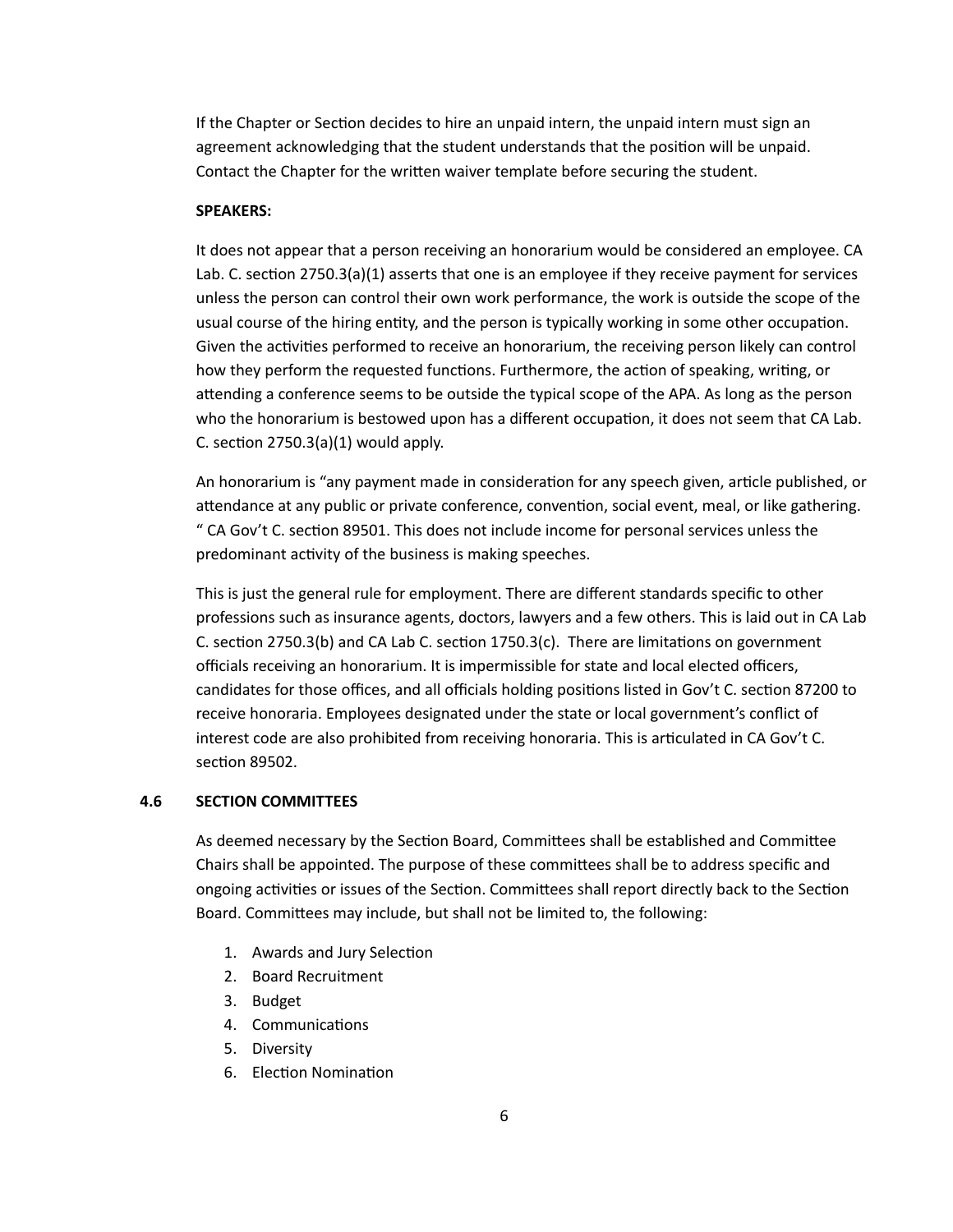- 7. Ethics
- 8. Events
- 9. Legislative Review
- 10. Mid-Career Planners
- 11. Newsletter and Northern News
- 12. Young and Emerging Planners

The term of Committees shall automatically expire upon delivery of a final report to the Section Board or as otherwise determined by the Section Board.

## **4.6 COMMITTEE MEMBER VOTING STATUS**

The Committee shall be an advisory body to the Section Board but shall have no right to vote on Section Board items unless the Committee member is otherwise a voting member of the Section Board.

## **ARTICLE 5. DUTIES OF SECTION DIRECTORS AND OFFICERS**

## **5.1 DUTIES OF SECTION BOARD**

The Section Board duties shall be:

- 1. Establish policies, formulate programs and provide guidance in carrying out the purpose of the Section:
- 2. Adopt an annual Section budget;
- 3. Authorize the appointment of independent contractors deemed necessary to assist in carrying out the affairs of the Section;
- 4. Receive and consider resolutions, petitions and recommendations from the members of the Section:
- 5. Notify the Section members of the Section meetings and events;
- 6. Conduct the Section's correspondence;
- 7. Consider and authorize the formation of subsections (or "regions") or functional departments within the Section; and
- 8. Perform any other duties necessary or desirable to carry out the purposes of the Section.

## **5.2 SECTION DIRECTOR**

The duties of the Section Director shall be to:

- 1. Preside at Section Board, Executive Board, and Section Director Meetings;
- 2. Preside at all/relevant Section events;
- 3. Appoint, with consent of the Board, all Section Committees, except for the Election Nomination Committee, committees formed by Section Board members to facilitate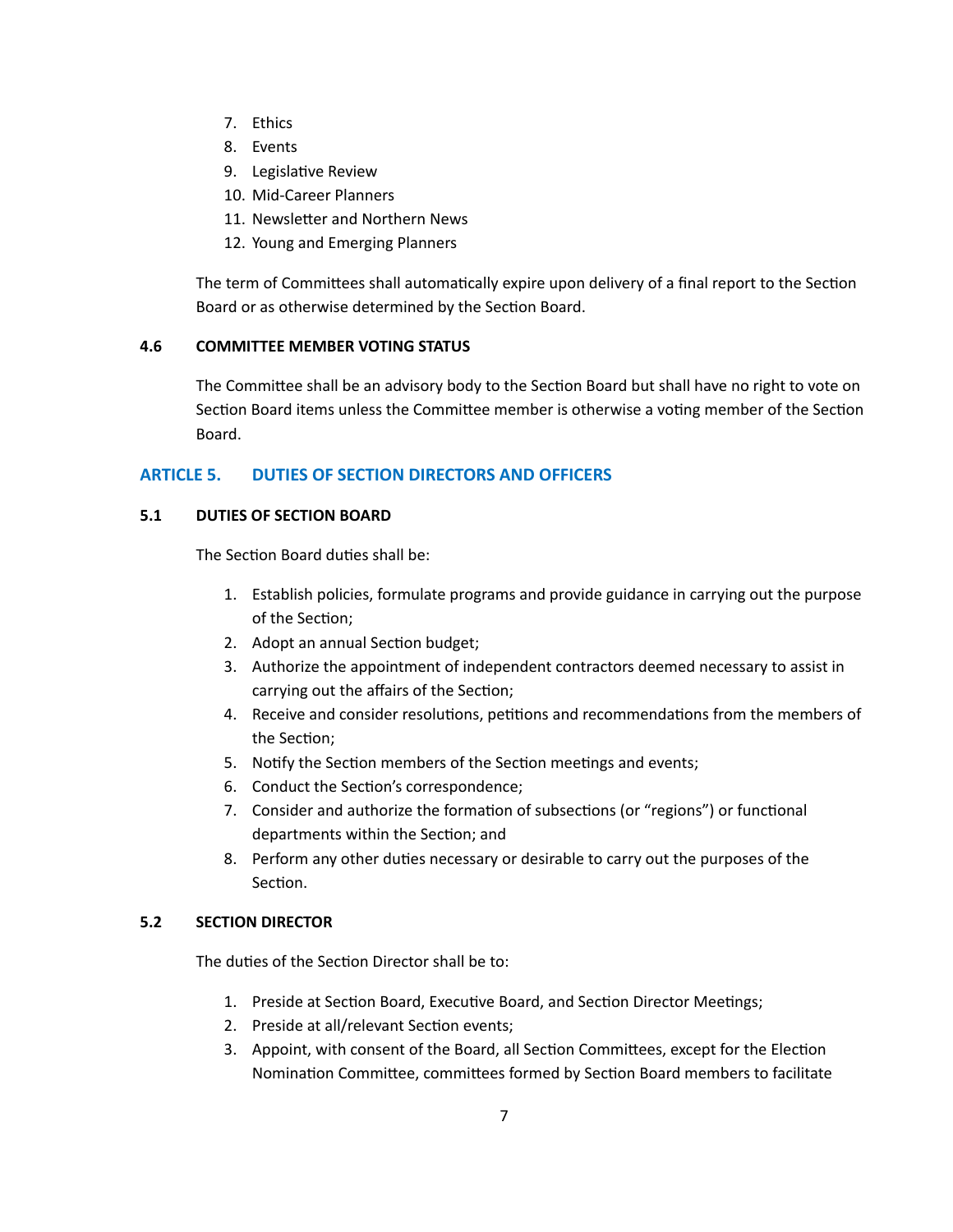their duties, or other committees explicitly noted for appointment by other Section Board member;

- 4. Represent the Section at official functions;
- 5. Represent the Section at press conferences, as necessary;
- 6. Work with the Treasurer in preparing and submitting an annual and mid-year budgets to the Board for adoption;
- 7. Serve on the APA California Board as the Section's representative and relay relevant information to the Board;
- 8. Carry out the policies and programs established by the Board and be responsible for the management of the affairs of the Section;
- 9. Prepare monthly Director's Notes for publication in the Northern News;
- 10. Submit Planner Emeritus Network (PEN) nomination with assistance of the Section Historian (and/or Awards Committee);
- 11. Review all Board and Executive Board agendas before publication; and
- 12. Perform other duties as are customary to the office of the Section Director, consistent with the Bylaws.

## **5.3 DIRECTOR-ELECT**

The duties of the Director-Elect shall be to:

- 1. Fill in as Section Director whenever Section Director is not available;
- 2. Convene the annual Section Board Retreat;
- 3. Attend the annual Chapter Retreat (year prior to becoming Section Director);
- 4. Develop Board and Executive Board Meeting agendas with Section Director and Administrative Director:
- 5. Coordinate vacancy recruitment;
- 6. Facilitate, or designate a delegate to facilitate the onboarding of new Section Board members;
- 7. Maintain the Section's Bylaws and lead the Bylaws Committee in periodic updates to the Bylaws;
- 8. Lead the Election Nominations Committee for elections;
- 9. Set monthly or bi-weekly meetings with Section Director (as frequent as agreed to); and
- 10. Set bi-monthly (or as needed) Executive Board Meetings.

## **5.4 IMMEDIATE PAST DIRECTOR**

The duties of the Immediate Past Director shall be to:

- 1. Assist the Section Director and the Section Board;
- 2. Act as mentor; and
- 3. Lead special projects, as assigned.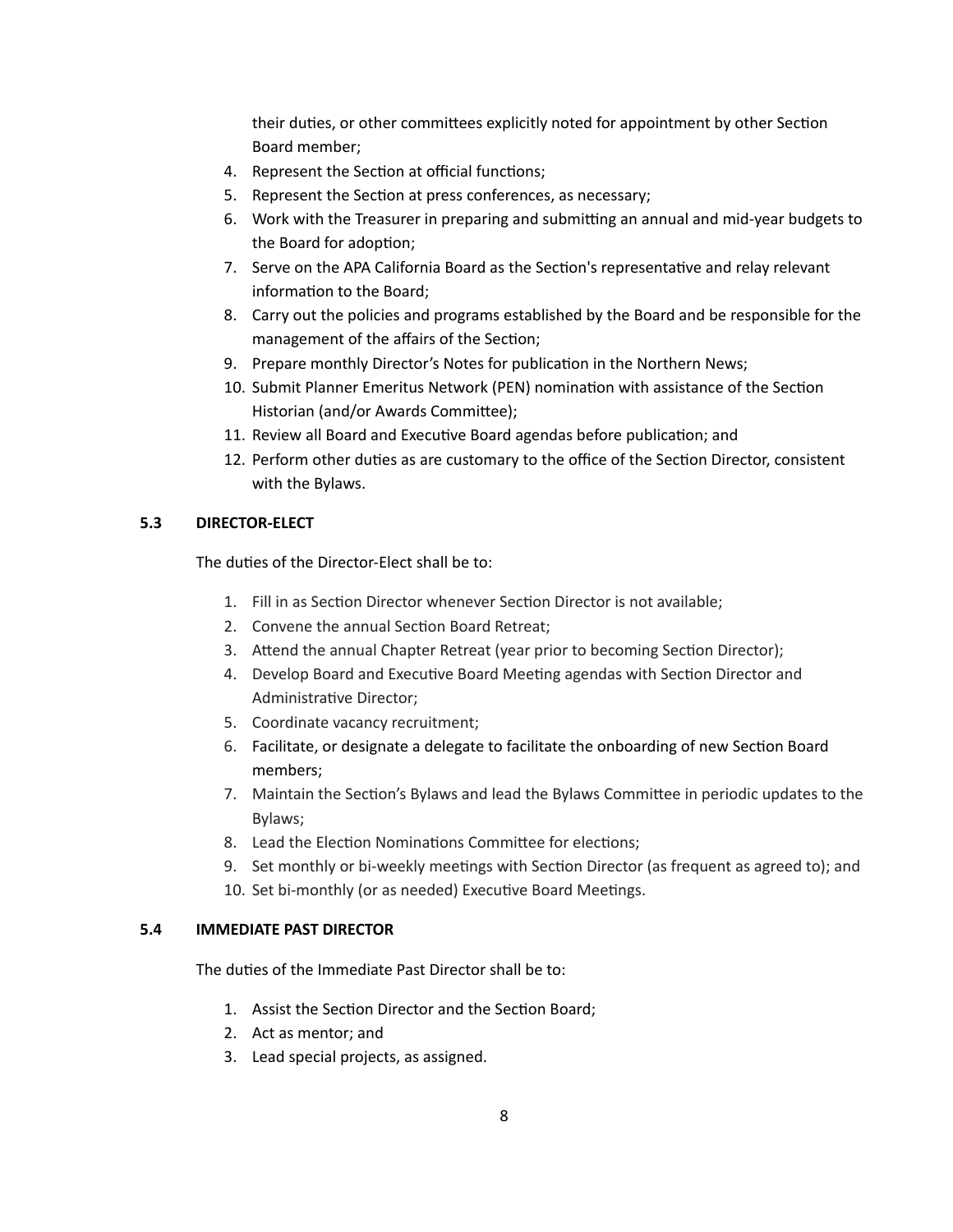## **5.5 ADMINISTRATIVE DIRECTOR**

The duties of the Administrative Director shall be to:

- 1. Receive and be held responsible for all records, except for financial records or other records explicitly noted as responsible by another Section Board Member, of the Section, and to make such records available for inspection by members upon request;
- 2. Serve as initial contact for external communication inquiries and primary contact for internal Board communications;
- 3. Create Board and Executive Board Meeting agenda template and share with Director-Elect;
- 4. Request and assemble bi-monthly report of Board Member activities;
- 5. Finalize and distribute Board and Executive Board Meeting agenda packets;
- 6. Draft Board and Executive Board Annotated Agendas;
- 7. Send out calendar invites to Retreat, Board, and Executive Meetings once scheduled;
- 8. Serve as backup to the Professional Development Director and Distance Education Coordinator to publicize Section professional development activities and networking events on the Section website;
- 9. Maintain Board [Roster](https://docs.google.com/spreadsheets/d/1LJUuVnNU7x2St8BWrbSj9jdvFGBR6SINWAufE833tiM/edit#gid=1783397403) and Action Item [Tracking](https://docs.google.com/spreadsheets/d/17P1G1VNWrcCZjDhRdMLMcGG3wUFcrTTlZb7tqMHdRvw/edit?usp=sharing) List; and
- 10. Submit Annual Report to Chapter.

## **5.6 TREASURER**

The Treasurer shall have a working knowledge of accounting procedures, including posting debits and credits into accounting software, balancing accounts and reconciling statements, and other financial practices as specified by Chapter Financial Policies. The duties of the Treasurer shall be to:

- 1. Prepare an annual budget for submittal to the Section Director;
- 2. Receive and be held accountable for all Section accounts and funds and to make proper authorized disbursement of said funds, including those received through an electronic transfer website;
- 3. Collect or to designate a person responsible to collect money at events that requires a fee;
- 4. Work with any bookkeeper or other finance professional hired to assist with prescribed financial duties, such as taxes and annual reporting requirements;
- 5. Submit financial reports to the Section Board; and
- 6. Submit quarterly financial reports, including an end of the year financial report to the Chapter.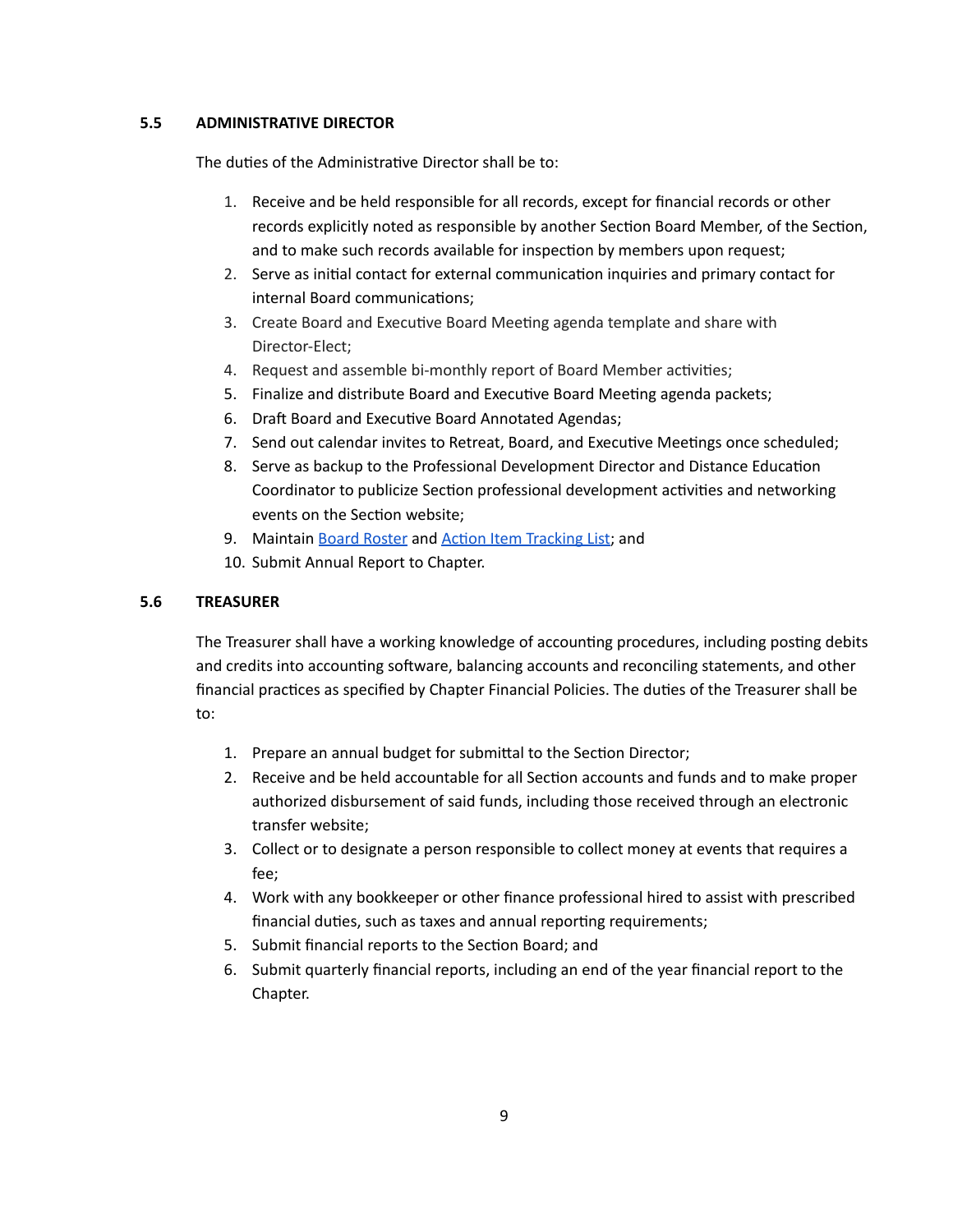### **5.7 DUTIES OF APPOINTED OFFICERS**

The duties of Appointed Officers, as defined in Appendix A or as defined at the time of their appointment and may be amended by the Director with consent of at least two Elected Officers.

### **5.7.1 AWARDS PROGRAM DIRECTOR**

The duties of the Awards Program Director(s) shall be to:

- 1. Work with Communications Director to publicize the Section's annual awards program and solicit nominations;
- 2. Facilitate Jury Selection Committee to evaluate the nomination applications to select winners in each category;
- 3. Work with Events Program Manager to organize an annual Awards Gala for the purpose of honoring award winners; and
- 4. Organize and lead the Awards Committee.

## **5.7.2 CALIFORNIA PLANNING FOUNDATION (CPF) LIAISON**

The duties of the CPF Liaison shall be to:

- 1. Coordinate with CPF and attend the monthly meetings;
- 2. Coordinate with Board Members to promote CPF Scholarships at Section meetings/events and through Section communication channels;
- 3. Fundraise for CPF Scholarships for Section planners; and
- 4. Coordinate with the Events Program Manager and/or serve on the Section Holiday Party Committee as the primary fundraising opportunity for CPF.

### **5.7.3 COMMUNICATIONS DIRECTOR**

The duties of the Communications Director shall be to:

- 1. Develop and oversee the communication program for the Section, including coordinating with Section Board Members to publicize Section activities and programs via the newsletter, website, social media and other forms of communication;
- 2. Assist Section Board Members and event coordinators in notifying local press of Section activities and programs;
- 3. Oversee the preparation, editing and publishing of the eNews to members and the public; and
- 4. Assist the Northern News Editor in preparing and publicizing the Section newsletter; and Coordinate with the Communications Director and/or Social Media Coordinator to ensure that information about Section events and other communications is disseminated on the Section's official social media channels.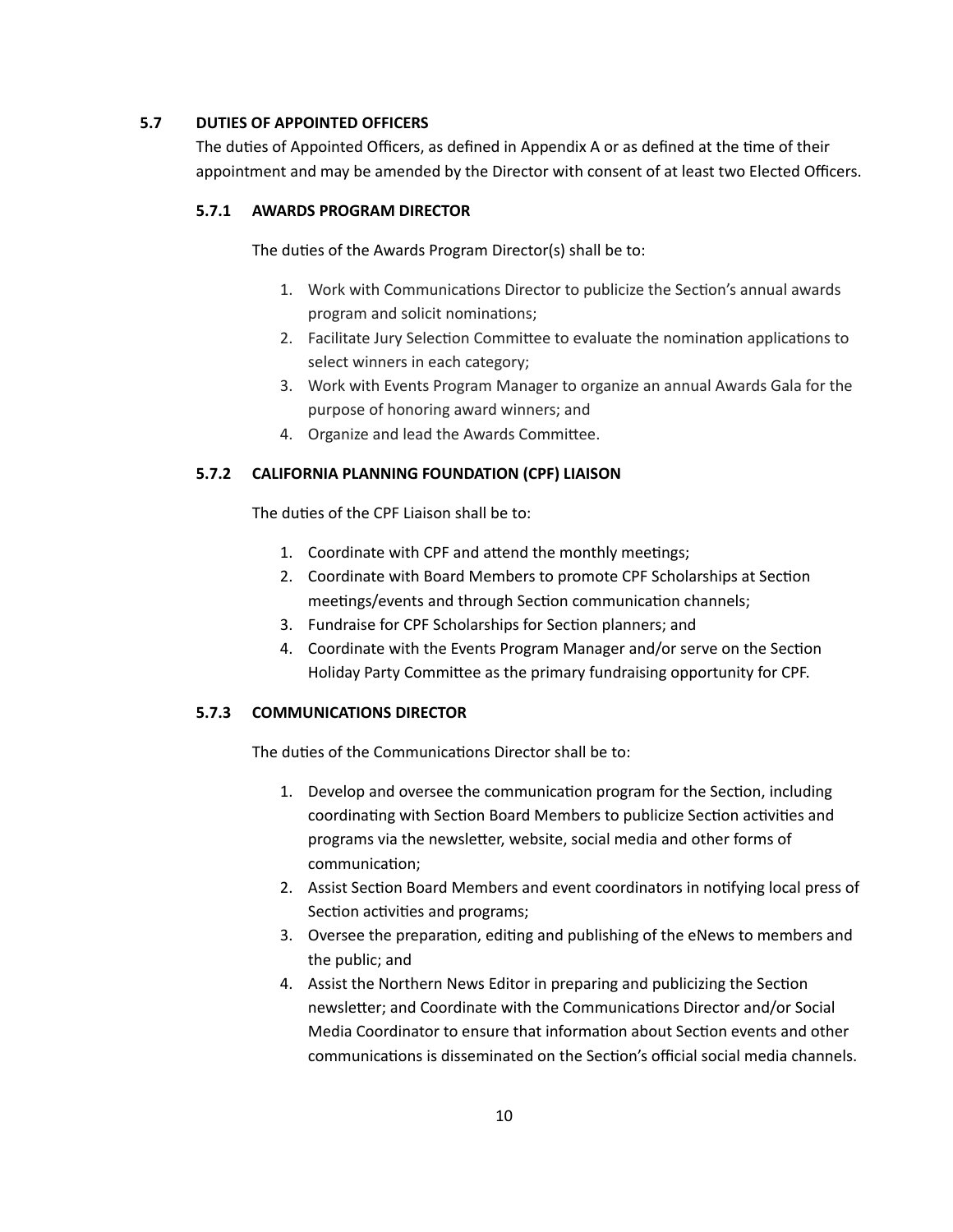### **5.7.4 DISTANCE EDUCATION COORDINATOR**

The duties of the Distance Education Director shall be to:

- 1. Plan, coordinate, and host workshops, lectures, and training sessions along with Northern Section and other Chapter/Section event coordinators;
- 2. Develop goals and objectives for the Section distance learning program;
- 3. Develop distance education courses, or online version of in-person courses, as needed;
- 4. Work with Communications Director to promote distance education courses to appropriate audience and identify target "market;" and
- 5. Idenfy, evaluate, and launch various distance learning delivery methods (e.g. different platforms, rather than just Zoom; or different teaching styles that are more effective than others).

### **5.7.5 DIVERSITY DIRECTOR**

The duties of the Diversity Director(s) shall be to:

- 1. Provide input to the Section Board related to the special needs of Planners of Color (POC), Students of Color (SOC), and marginalized communities within the Section, as appropriate;
- 2. Organize educational meetings and workshops for members around the issues of diversity, inclusion, and equity;
- 3. Contribute articles on diversity, inclusion, and equity to the Communications Director, Newsletter Editor, and Social Media Coordinator for distribution among the Section's various communication channels;
- 4. Maintain the diversity email listserv;
- 5. Attend monthly statewide virtual teleconference Inclusion Director check-in meetings hosted by the Chapter's Vice President of Equity and Inclusion; and
- 6. Help to shape the Diversity Summit that occurs during each Chapter Conference (i.e. contact potential speakers, host diversity happy hour during conference).

## **5.7.6 ETHICS REVIEW DIRECTOR**

The Ethics Review Director shall be a qualified member of AICP during their tenure. The duties of the Ethics Review Director shall be to:

- 1. Promote the AICP Code of Ethics and Professional Conduct;
- 2. Partner with the Professional Development Director Director and Legislative Director to coordinate an annual event to earn ethics and law Certification Maintenance (CM) credits;
- 3. Advise planners how to negotiate ethical and moral dilemmas;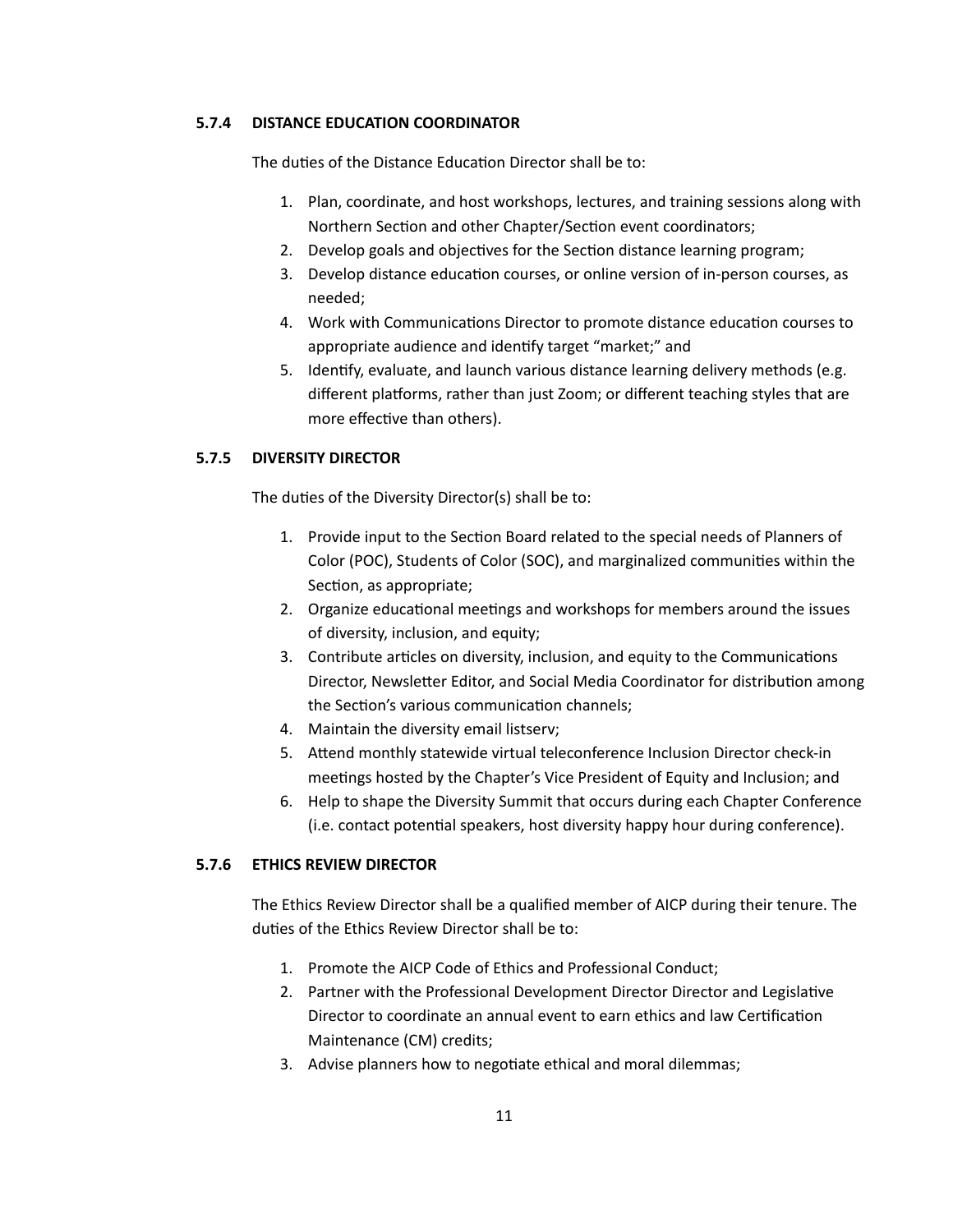- 4. Prepare and submit articles to Northern News regarding any ethics-related topics of interest; and
- 5. Assist in AICP training regarding ethics, as requested.

## **5.7.7 EVENTS PROGRAM MANAGER**

The duties of the Events Program Manager shall be to:

- 1. Facilitate Section signature events, such as the Annual Holiday Party;
- 2. Serve on the Awards Gala Subcommittee and assist the Awards Program Director on the planning and implementation of the Awards Gala;
- 3. Serve as a liaison between event coordinators, the Executive Board, and the Section Board;
- 4. Evaluate Section event programming and events to ensure a broad range of regions and topics are covered; and
- 5. Serve as a resource for event hosts by maintaining a resources toolkit, including event proposals, best practices, and standard operating procedures.

## **5.7.8 INTERNATIONAL PROGRAM DIRECTOR**

The duties of the International Program Director(s) shall be to:

- 1. Arrange educational trips abroad for the benefit of APA members and others interested in planning practices internationally;
- 2. Organize international collaboration programs related to furthering an understanding of planning issues and projects worldwide; and
- 3. Coordinate activities and interaction with visiting planners from other nations or countries and others interested in international planning efforts.

## **5.7.9 LEGISLATIVE DIRECTOR**

The duties of the Legislative Director shall be to:

- 1. Monitor proposed and adopted local, state, and national legislation and judicial decisions that affect the planning profession;
- 2. Collaborate with other Legislative Directors throughout the Chapter and appoint others to assist in the monitoring and review of legislation and judicial decisions, as necessary;
- 3. Publicize legislation and judicial actions to Section members;
- 4. Partner with the Professional Development Director and Ethics Review Director to coordinate an annual event to earn ethics and law Certification Maintenance (CM) credits; and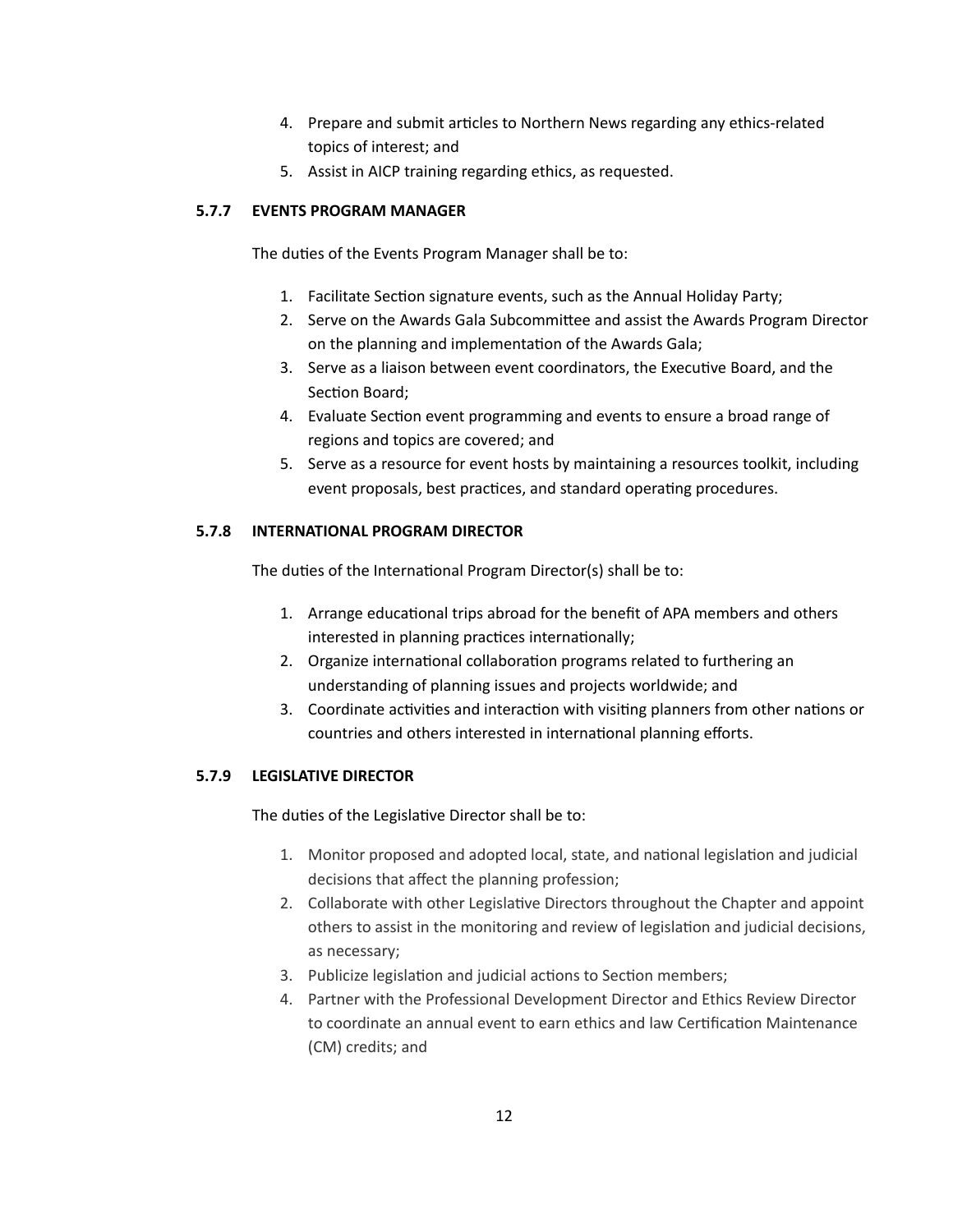5. Coordinate and participate with Chapter on components of its Policy and Legislation Program (e.g., Legislative Platform, position letters, Legislative Review Team).

## **5.7.10 MARKETING AND SPONSORSHIP MANAGER**

The duties of the Marketing and Sponsorship Manager shall be to:

- 1. Work with the Communications Director with input from the Executive Board to implement a plan to raise funding and increase Section awareness, through but not limited to sponsorships, fundraising, and advertisements;
- 2. Manage a list of existing and prospect sponsors and track their donation status;
- 3. Develop, with input from other officers, and maintain a sponsorship package, including advertising and collateral materials, to be used in soliciting sponsorships, fundraising, and advertisements;
- 4. Proactively solicit paid advertisements and fundraising from businesses and individuals who provide planning-related services, to fund all Section programs and activities, such as Section events and the newsletter;
- 5. Serve as primary point-of-contact on communications and support between the Section Board and sponsors; and
- 6. Coordinate with the Treasurer for routine billing and collections for sponsorships and advertisements.

### **5.7.11 MENTORSHIP DIRECTOR**

The duties of the Mentorship Director shall be to:

- 1. Implement Mentorship Program for the Section;
- 2. Recruit mentors and mentees;
- 3. Facilitate matches and virtual introduction of mentors and mentees;
- 4. Organize kick-off and wrap-up socials;
- 5. Maintain files for all current, pending, and past mentors and mentees;
- 6. Work closely with other Board Members, including the RACs, Young and Emerging Planners, and Mid-Career Planners Group Director, to publicize and organize mentorship events;
- 7. Maintain Mentorship webpage on Section website with registration information and resources;
- 8. Maintain and update program and outreach collateral; and
- 9. Coordinate a post-participation evaluation survey for all mentors and mentees.

## **5.7.12 MID-CAREER PLANNERS GROUP DIRECTOR**

The duties of the Mid-Career Planners Group Director shall be to: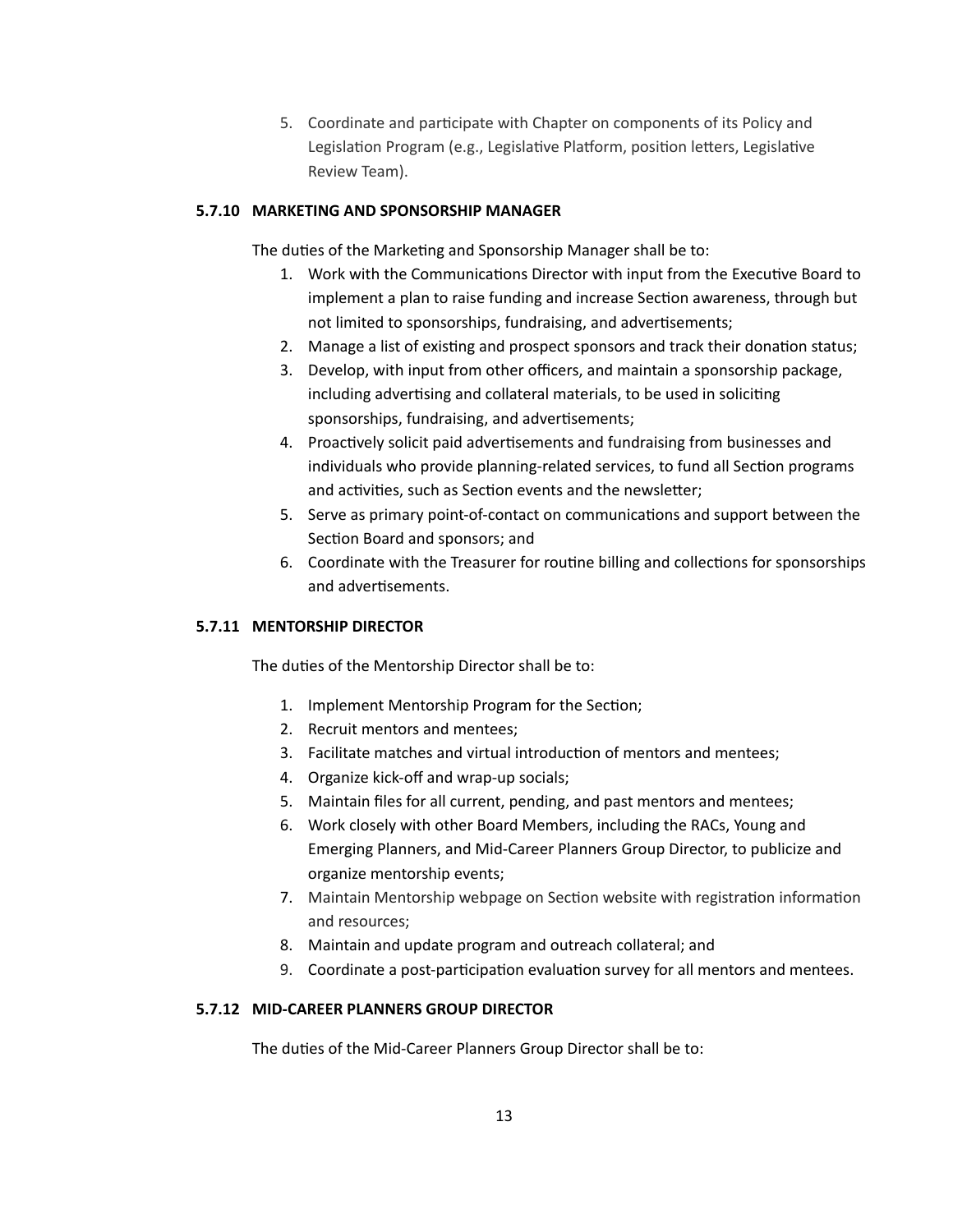- 1. Organize and provide a forum for professionals with 10-25 years of experience working in a planning or planning-related field to cultivate professional growth through career building programs, social events, and mentoring opportunities;
- 2. Work closely with other Section Board Members, such as the Professional Development Director, Events Program Manager, and RACs, to publicize and organize events; and
- 3. Work with the Communications Director, Social Media Coordinator, and Technology Manager to keep current on new ways to communicate with mid-career planners.

## **5.7.13 NORTHERN NEWS EDITOR**

The duties of the Northern News Editor shall be to:

- 1. Oversee the preparation, editing, and publishing of the Section's newsletter on the Section website:
- 2. Chair the Newsletter Committee; and
- 3. Work with the Technology Manager to maintain relevant articles on the web.

## **5.7.14 PLANNERS4HEALTH COORDINATOR**

The role of the Planners4Health Coordinator shall be to:

- 1. Increase awareness on the intersection of health and planning;
- 2. Create and support professional development opportunities for planners to highlight areas where public health and planning intersect; and
- 3. Serve as a liaison between the Section and state and national Planning for Health initiatives.

## **5.7.15 PROFESSIONAL DEVELOPMENT DIRECTOR**

The Professional Development Director shall be a qualified member of AICP during their tenure of office. The duties of the Professional Development Officer shall be to:

- 1. Organize and develop, with assistance from the Distance Education Coordinator (DEC), the Regional Activity Coordinators (RACs), and the Planners4Health Coordinator, professional development programs for the continuing education of practicing planners. This program shall be coordinated with those of partner organizations, universities, and APA California;
- 2. Collaborate with the Chapter and other Sections to help promote AICP and to provide resources for Section members planning to take the AICP exam;
- 3. Work with the Communications Director, Newsletter Editor(s), and Social Media Coordinator to publicize professional development events;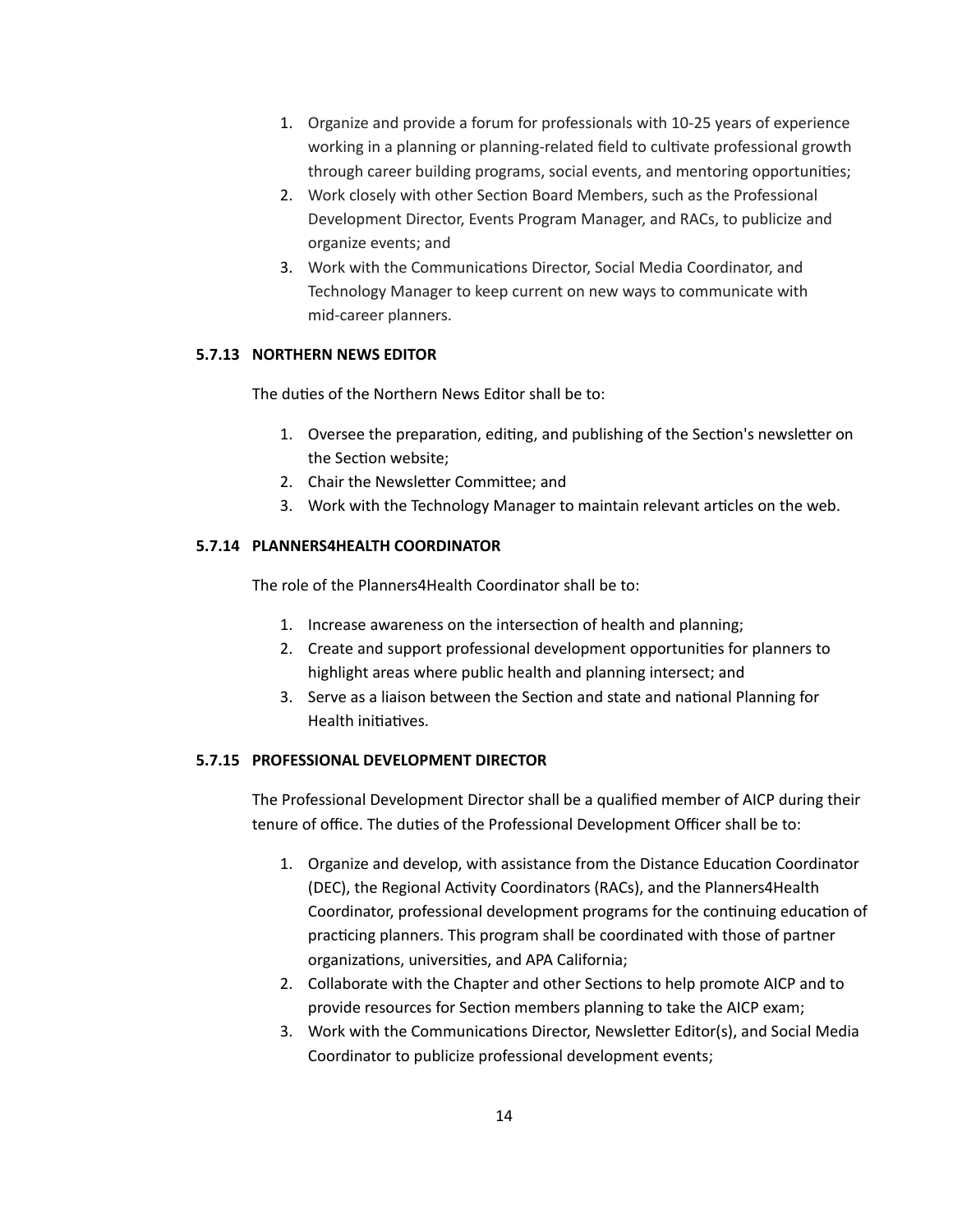- 4. Work with partner organizations to collaborate on events that benefit the membership as a whole;
- 5. Work with the Ethics Review Director and Legislative Director to coordinate an annual event to earn ethics and law Certification Maintenance (CM) credits; and
- 6. Organize and manage a Planning Commissioners Training program.

## **5.7.16 REGIONAL ACTIVITY COORDINATORS (RACs)**

The RACs shall be represented on the Section Board by geographic designation. The duties of the RACs shall be to:

- 1. Serve as the principal link between the Section and individual members in specified geographic regions in the Section and ensure their specific needs are met by the Board;
- 2. Organize meetings and workshops for members in their geographic regions and assist the Professional Development Director in carrying out the Section's professional development programs; and
- 3. Host social functions in order to foster a sense of community and networking opportunities within and among Section members.

## **5.7.17 SECTION HISTORIAN**

The duties of the Section Historian shall be to:

- 1. Coordinate the annual Planner Emeritus Network (PEN) honor award nomination for the Section in conjunction with the Awards Program;
- 2. Compile and submit annual Section archive materials to Chapter Historian; and
- 3. Work with the Technology Manager and the Board to maintain and update the Section archive.

## **5.7.18 SOCIAL MEDIA COORDINATOR**

The role of the Social Media Coordinator shall be to:

- 1. Regularly disseminate Section news, events, and announcements across the Section's official social media channels [\(Facebook,](https://www.facebook.com/norcalapa) [Instagram](https://www.instagram.com/apa_canorthern), Twitter, and [LinkedIn\)](https://www.linkedin.com/company/65574513/);
- 2. Coordinate with the Communications Director, Editor(s), and other Board Members, as appropriate, to strategize on communications strategies;
- 3. Build brand awareness by creating and editing written, video, and photo content;
- 4. Engage with users and respond to social media messages, inquiries, and comments;
- 5. Set social media goals, review analytics, and report on key performance metrics;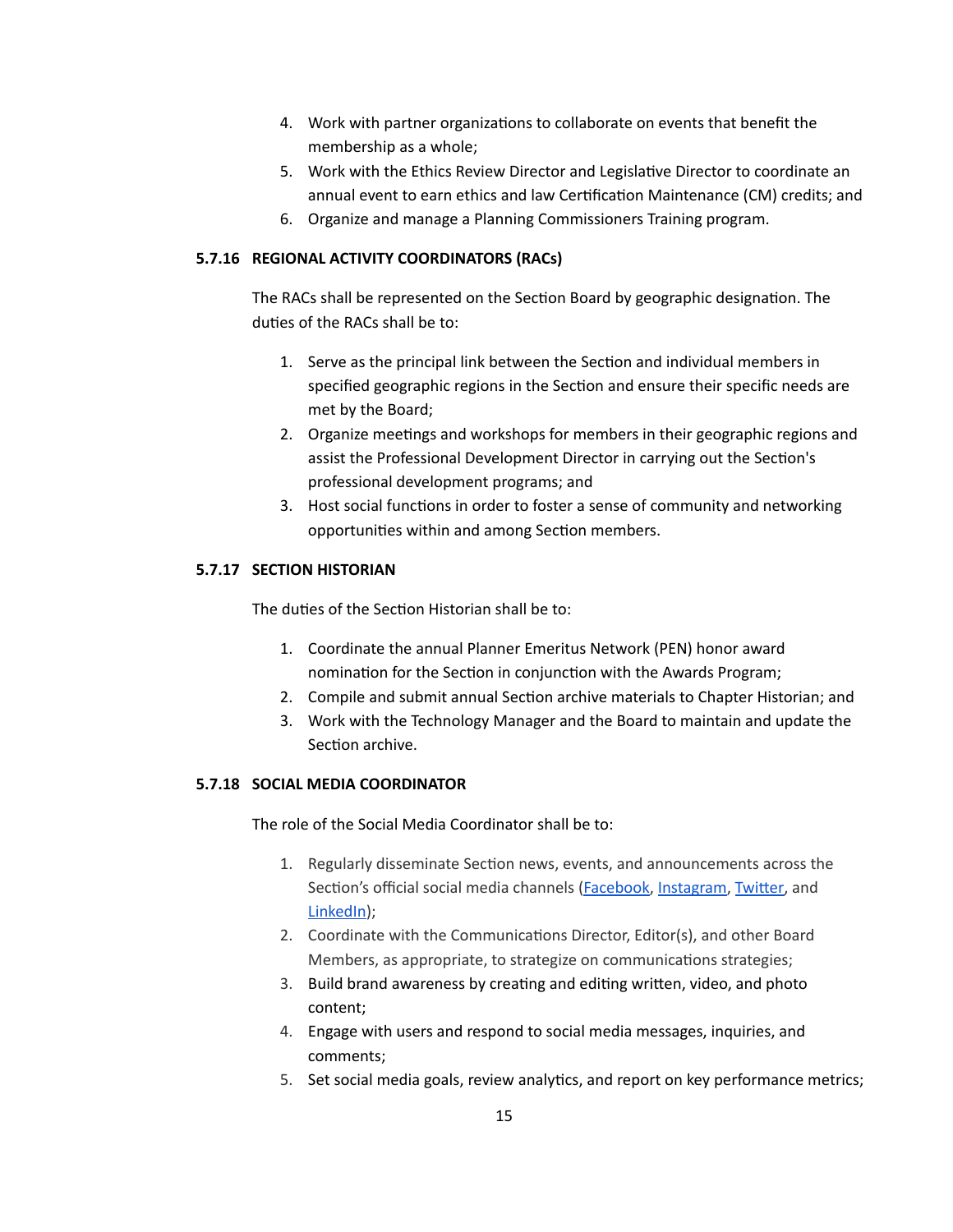- 6. Develop creative campaigns to garner user engagement or event promotion; and
- 7. Stay up-to-date with changes in social platforms and advise the Communications Director of emerging trends and issues.

### **5.7.19 STUDENT REPRESENTATIVES**

The Student Representatives shall be full-time student(s) enrolled in a state-accredited college or university. The student shall be engaged in planning or planning-related course work. The Section Board shall request a nomination from all colleges and universities in the Section with PAB-accredited planning programs and may request a nomination from other institutions offering course work in planning and related fields. Selection shall be made by appointment, in accordance with Article 4.2. The duties of the Student Representative(s) shall be to:

- 1. Collaborate with the University Liaison and advise the Section Board concerning student affairs;
- 2. Serve as liaison with colleges/universities with planning programs and their students;
- 3. Encourage student membership in the APA;
- 4. Improve student/professional interaction at Section programs by:
	- a. promoting Section events, activities, and trainings;
	- b. encouraging participation in the mentorship program; and
	- c. working with the CPF Liaison to promote CPF scholarships;
- 5. Serve as liaison between the Chapter Student Representative, students, and the Board; and
- 6. Assist in the recruitment process for future Student Representatives.

## **5.7.20 UNIVERSITY LIAISON**

The duties of the University Liaison shall be to:

- 1. Mentor and collaborate with the Student Representatives to help improve student/professional interaction at Section programs and activities;
- 2. Promote APA to colleges/universities with planning or planning-related programs throughout the Section that do not have a Student Representative on the Section Board:
- 3. Maintain a list of primary staff and student contacts colleges/universities with planning or planning-related programs throughout the Section;
- 4. Coordinate Student Planning Conferences; and
- 5. Serve as liaison between the Chapter University Liaison and the Section Board.

### **5.7.21 TECHNOLOGY MANAGER**

The duties of Technology Manager shall be to: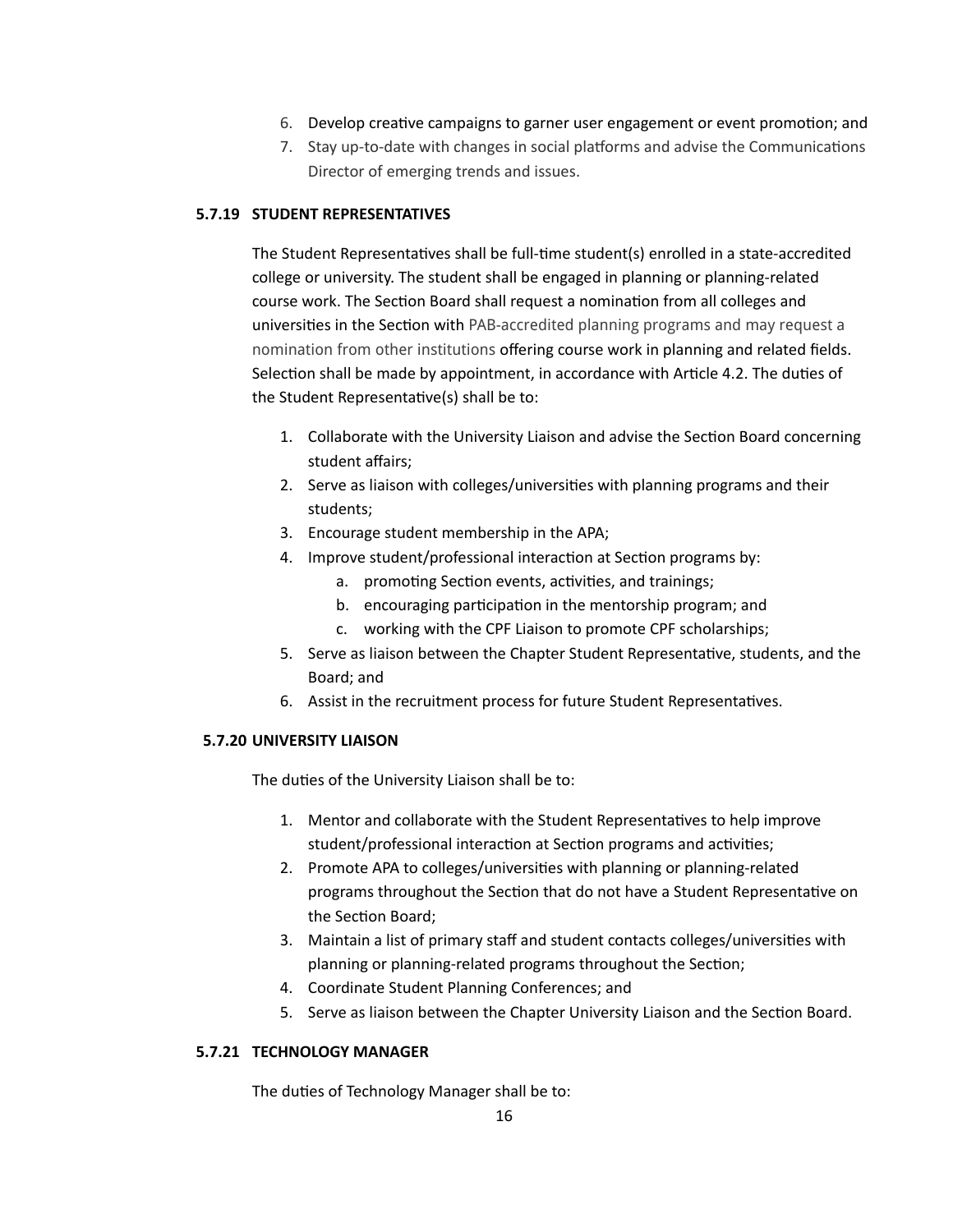- 1. Manage the Section's Google Workspace instance; manage users, groups, and Shared Drives;
- 2. Develop tools and procedures for managing Section passwords for shared technical resource;
- 3. Update the Section's website on a regular basis, including keeping a current calendar of events and relevant Section and Section Board information;
- 4. Keep all social and professional networking websites up to date with member information, upcoming events, and other announcements;
- 5. Coordinate with the Editor(s) in publishing the newsletter in digital format;
- 6. Coordinate with the Marketing and Sponsorship Manager in displaying calling cards and job recruitment advertisements onto the website;
- 7. Assist with other Section Board technology needs, as assigned;
- 8. Coordinate with the Chapter website manager, as needed;
- 9. Coordinate with the Administrative Director in providing Section Board meeting minutes in a downloadable format; and
- 10. Work with any independent contractors to maintain and design the website.

## **5.7.22 YOUNG AND EMERGING PLANNERS GROUP DIRECTOR**

The duties of the Young and Emerging Planners Group Director shall be to:

- 1. Organize and provide a forum for students and other young professionals within the initial 10 years of working in a planning or planning-related field to cultivate professional growth through career building programs, social events, and mentoring opportunities;
- 2. Work closely with other Section Board Members, including the Events Program Manager, University Liaison, Student Representatives, and RACs, to publicize and organize events; and
- 3. Work with the Communications Director, Social Media Coordinator, and Technology Manager to keep current on new ways to communicate with young and emerging planners.

## **5.8 CO-CHAIRS**

Any Appointed Officer position may include a co-chair, upon demonstration of necessity of a co-chair arrangement to accomplish assigned duties of the position and approval of the Section Board. The Section Board may choose to remove the co-chair position at any time when it's no longer necessary to utilize a co-chair arrangement.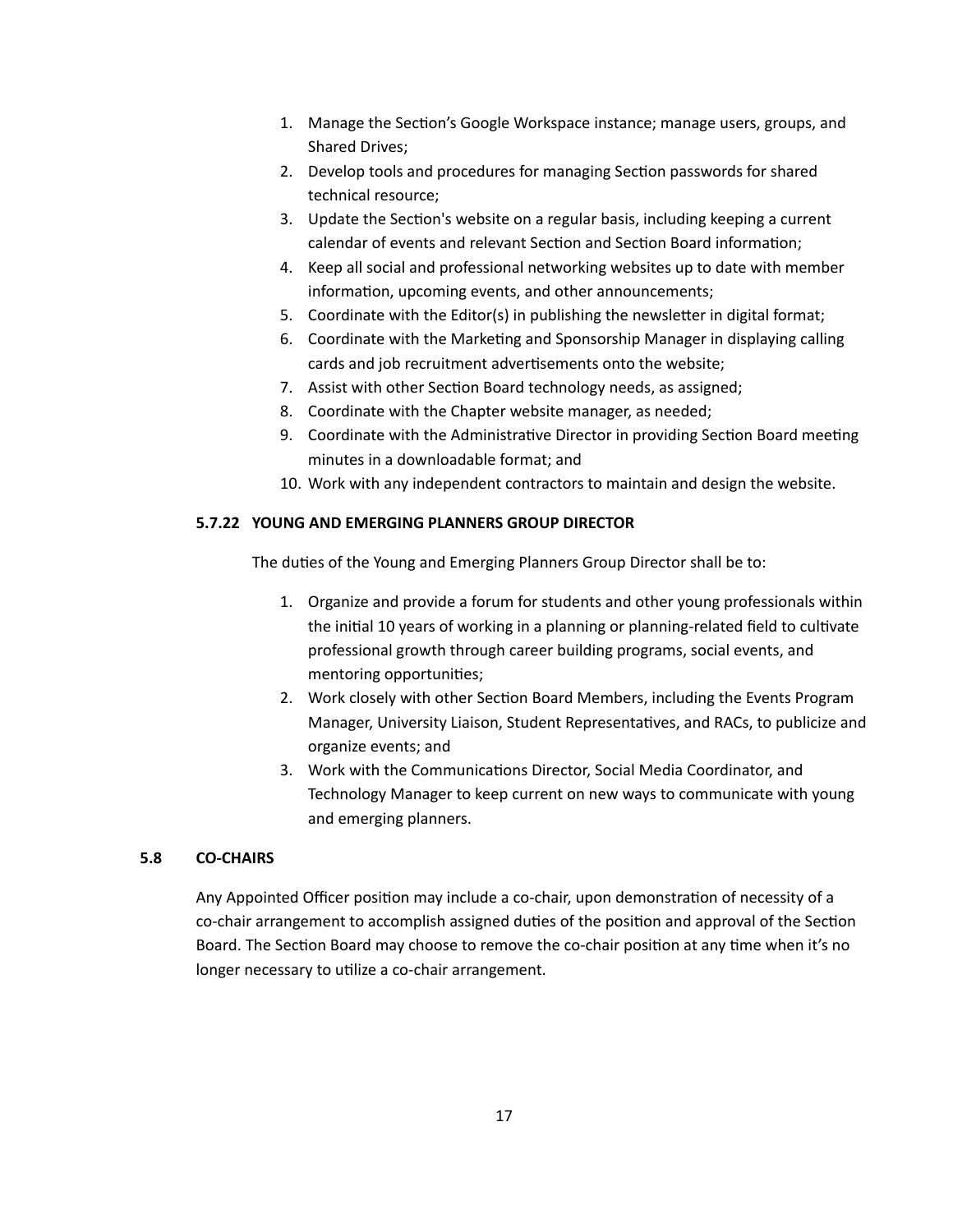#### **ARTICLE 6. ELECTION OF SECTION DIRECTORS AND OFFICERS AND TERMS OF OFFICE**

#### **6.1 ELECTED OFFICERS AND BOARD TERMS**

The term of the Section Director shall be two (2) years, commencing on January 1 of odd-numbered years. The Section Director shall move into the position of the Immediate Past Director after serving two years as Section Director or after the end of the current term, whichever occurs first.

The term of the Director-Elect shall be two (2) years, commencing on January 1 of odd numbered years. The Director-Elect shall move into the position of the Section Director after serving two years as Director-Elect or after the end of the current term, whichever occurs first.

The term of the Administrative Director shall be two  $(2)$  years, commencing on January 1 of odd-numbered years.

The term of the Treasurer shall be two (2) years commencing on January l of odd numbered years. Any candidate for Section Treasurer shall be knowledgeable in accounting procedures, including posting debits and credits into accounting software, balancing accounts and reconciling statements.

#### **6.2 ELECTION COMMITTEE OR PROCESS, NOMINATION OF ELECTED OFFICERS AND VACANCIES**

#### **6.2.1 NOMINATION OF ELECTED OFFICERS**

An Election Nomination Committee of not less than three (3) Section Board members shall be appointed by the Director-Elect prior to announcing a call for nomination petitions. The Election Nomination Committee shall actively solicit nominations, and shall review all nominations petitions submitted by candidates running for office to verify authenticity of endorsement and compliance with minimum qualifications.

Any Section member (including incumbent Section Board members) seeking an Elected Officer position shall submit to the Director-Elect a complete nomination petition that shall include the candidate's name, contact information, position being sought, and endorsements by five (5) Section members. Candidates may also submit for publication a candidate's statement not exceeding 500 words.

Additionally, candidates running for Director-Elect shall have served on the Northern Section Board for at least one  $(1)$  year in the past five  $(5)$  years.

Candidates who do not submit complete nomination petitions or who do not meet the minimum qualifications shall be disqualified by the Nomination Committee.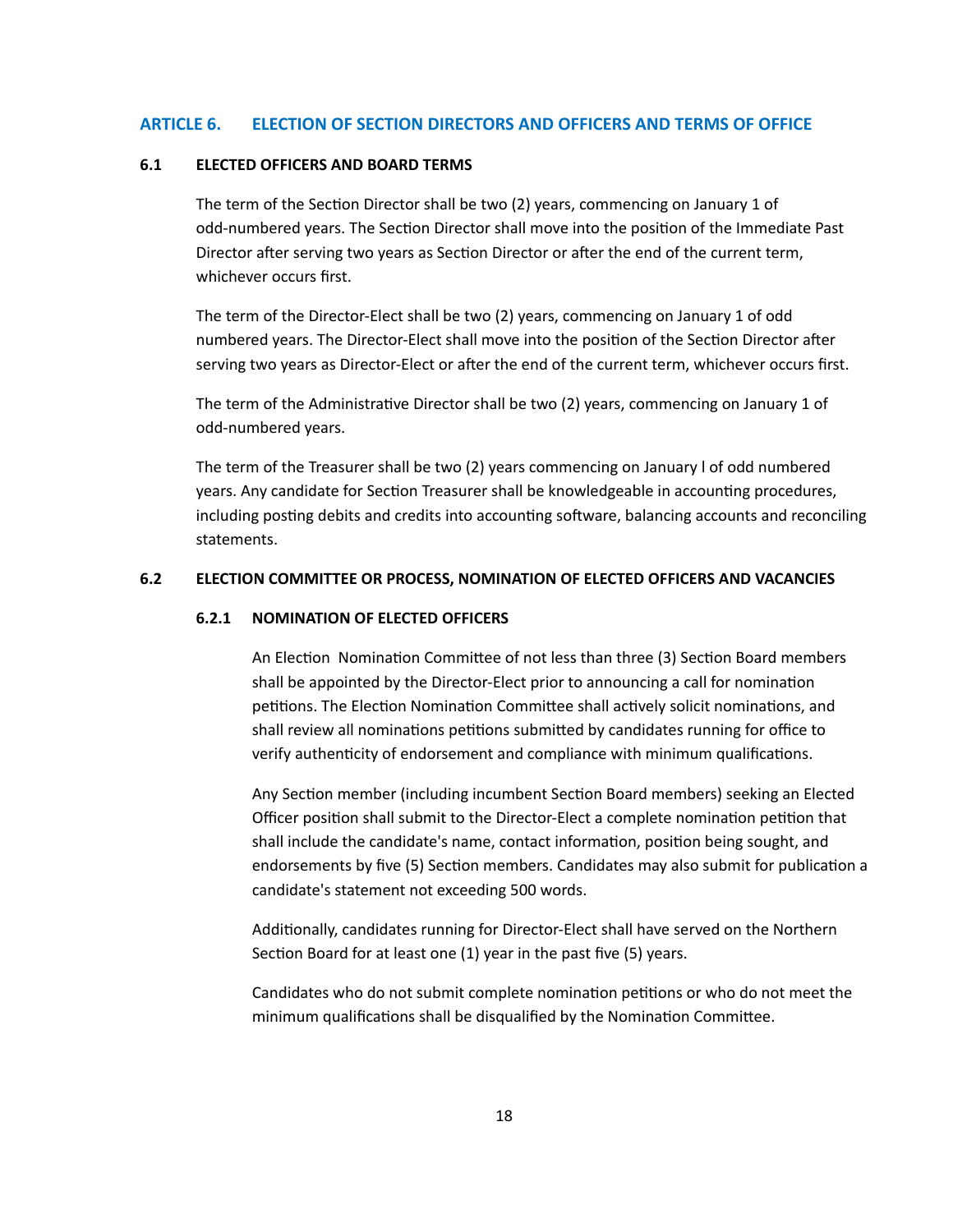The Nomination Committee shall submit all candidates meeting the qualifications for inclusion on the election ballot. For those positions without candidates (if any), the Nomination Committee shall select and submit candidate's names.

### **6.2.2 ELECTION SCHEDULE**

Elections shall be conducted by Section balloting prior to December 1 of an election year.

Summary of election schedule:

- 1. Election Nomination Committee should be formed prior to call for nomination petitions;
- 2. Announce call for nomination petitions through newsletter and other outlets;
- 3. Deadline for submitting petitions should be at least two (2) weeks after initial announcement and Election Nomination Committee shall close the nomination period upon said deadline;
- 4. Election Nomination Committee reviews submitted petitions and reviews for completeness and candidate qualifications;
- 5. Director-Elect sends ballots to membership;
- 6. Deadline for submitting ballots should be at least two (2) weeks after sending out to membership;
- 7. Election Nomination Committee reviews results;
- 8. Announce the results; and
- 9. Elected candidates assume office on January 1 of the following year.

#### **6.2.3 VOTING PROCEDURE**

Voting for Section Officers shall be by electronic ballot to all Section members in good standing not less than ten (10) days prior to the date specified for the return of the ballot. "Write in" candidates will be accepted or recognized as legitimate candidates running for office as long as they meet minimal qualifications as determined by the Election Nomination Committee as ratified by the Section Board.

### **6.2.4 COUNTING OF VOTES**

The Election Nomination Committee shall count and verify all votes.

### **6.2.5 RESULTS OF ELECTIONS**

The candidate for each office receiving the largest number of qualified votes shall be declared elected. In the event of a tie, the Section Board shall fill the vacancy pursuant to the procedures outlined in Article 4.3.1.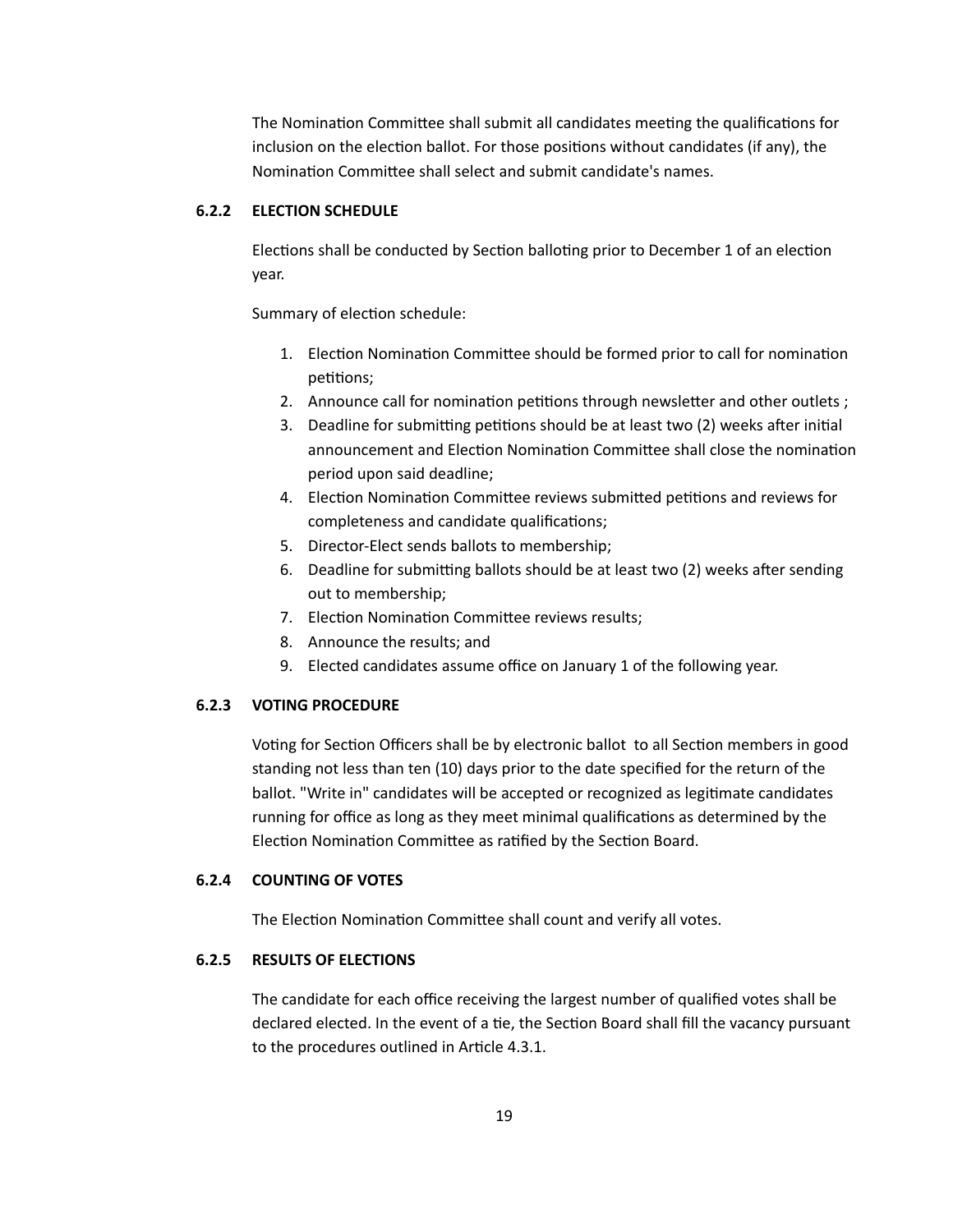All candidates, excluding non-successful write-in candidates, shall be nofied of the results.

The election results shall be published in the Section newsletter.

## **6.2.6 UNCONTESTED ELECTION (ELECTION BY ACCLAMATION)**

In a situation where, at the close of the nomination period, the number of qualified nominees is not more than one per vacant board position to be elected, as outlined in Section 6.2.1 above, the Director-Elect need not send a ballot to the membership for that position. The single nominee for any such vacant board position shall be considered elected by acclamation.

## **6.3 BOARD VACANCIES**

The Section Board may appoint officers to fill vacancies of Elected Officers that occur during a term through interim appointment by a <sup>3</sup>⁄<sub>3</sub> vote of the Section Board. Such appointed officers shall serve the unexpired term of their predecessor.If for any reason a Treasurer is replaced mid-term, the Section Director will immediately contact the VP of Administration and send or review all accounting information with the VP of Administration and Chapter/Section bookkeeper before any accounting activities are assumed by the new Treasurer.

In the event that a vacancy occurs in the position of Section Director, the Director-Elect shall fill the position. If a vacancy exists for both the Section Director and Director-Elect positions, then an election shall be called by the Administrative Director or representative of the Executive Committee.

In the event no one is elected to a particular position on the Section Board during the annual election, the Section Director with the concurrence of a majority of the Section Board at a Section Board meeting shall appoint a person to fill the position within thirty (30) days of the Section election results.

In the event that the requirements for an appointment were not met, a special election may be conducted.

## **6.4 NON-PERFORMANCE OF ELECTED OFFICERS AND APPOINTED BOARD MEMBERS**

Any Elected Officer may be removed from office for non-performance upon a motion adopted by a two-thirds vote of the Section Board. A motion will require the following:

1. The grounds for non-performance must be submitted to the Board and may include: non-attendance at Board meetings or committee meetings, failure to execute adopted programs, incurring legal liability for the Section or California Chapter based on dilatory performance of duties, misconduct or dereliction of duty, or other criteria that may be added to this subsection.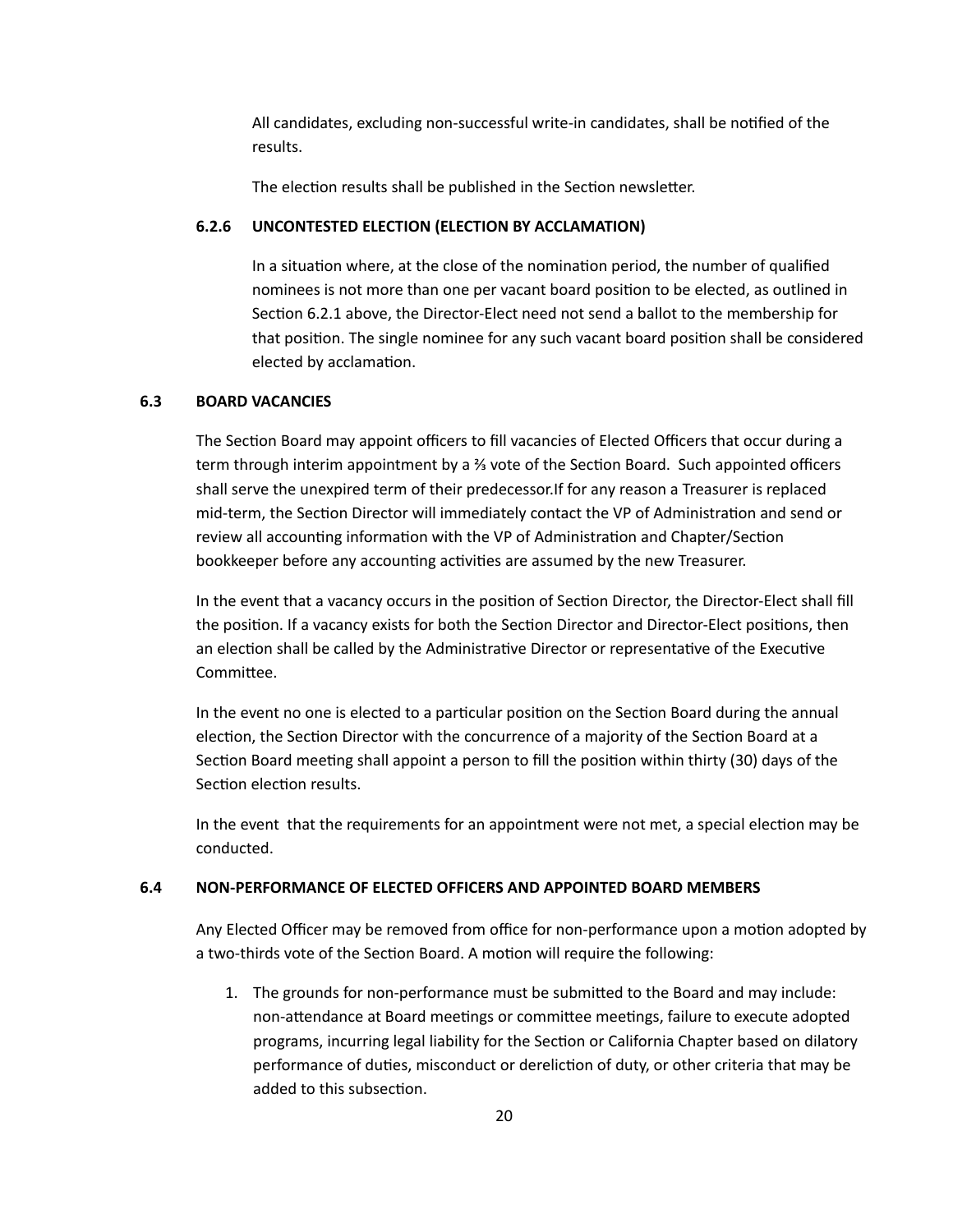2. Due process for elected officers will require at least two consecutive Board meetings to conclude a motion, as follows: the first for the making of the motion and a submission of grounds; and the second to consider any response submitted by the officer charged and to allow the Board to then sustain or deny the motion.

Appointed Board Members not fulfilling responsibilities as assigned in the Section Bylaws may be removed by action of the Elected Officers or by a motion brought by the Elected Officers to a single Board meeting for action. An appointed Board member shall have the opportunity to correct inappropriate action or inaction before the scheduled Section Board action for removal.

### **ARTICLE 7. SECTION BOARD MEETINGS**

#### **7.1 SECTION BOARD MEETINGS**

The Section Director may call such regular and special meetings as deemed desirable to carry out the purposes and objectives of the Section. Section Board meetings shall be held within the boundaries of the Section territory, as outlined in Article 1, and may be conducted in person and/or digitally.

Two or more of the Elected Section Board officers plus six or more of the Appointed Section Board officers shall constitute a quorum for the purposes of transacting business as a meeting of the Section Board. A majority of those present may take action on any given item unless otherwise specified in the Bylaws.

### **7.2 EXECUTIVE BOARD MEETINGS**

Three or more of the Elected Board officers shall constitute a quorum for the purposes of transacting business at a meeting of the Executive Board.

#### **7.3 EMERGENCY MEETINGS**

An emergency meeting may be called by the Section Director only when an item under the Board's authority must be addressed before the next regular meeting due to restrictions on the time to act. If an emergency meeting is required, the Section Director shall convene an in-person meeting of a quorum of Section Board members. However, if an in-person meeting is not possible, a conference call or email vote may occur at the discretion of the Section Director in consultation with the other elected officers.

### **ARTICLE 8. FINANCIAL POLICIES OF THE SECTION**

#### **8.1 MANAGEMENT OF SECTION FINANCES AND BUDGET**

The Section finances shall be managed consistent with the Chapter Bylaws and Chapter Financial Policies, and shall comply with *Section V - Section Financial Policies* of the Chapter Financial Policies. The Section shall spend its revenue obtained from all sources to achieve the purposes and objectives listed in the Section Bylaws in Article  $2$  – Purposes of the Section. The Section Board shall adopt an annual Section budget which shall be reviewed and approved by the Board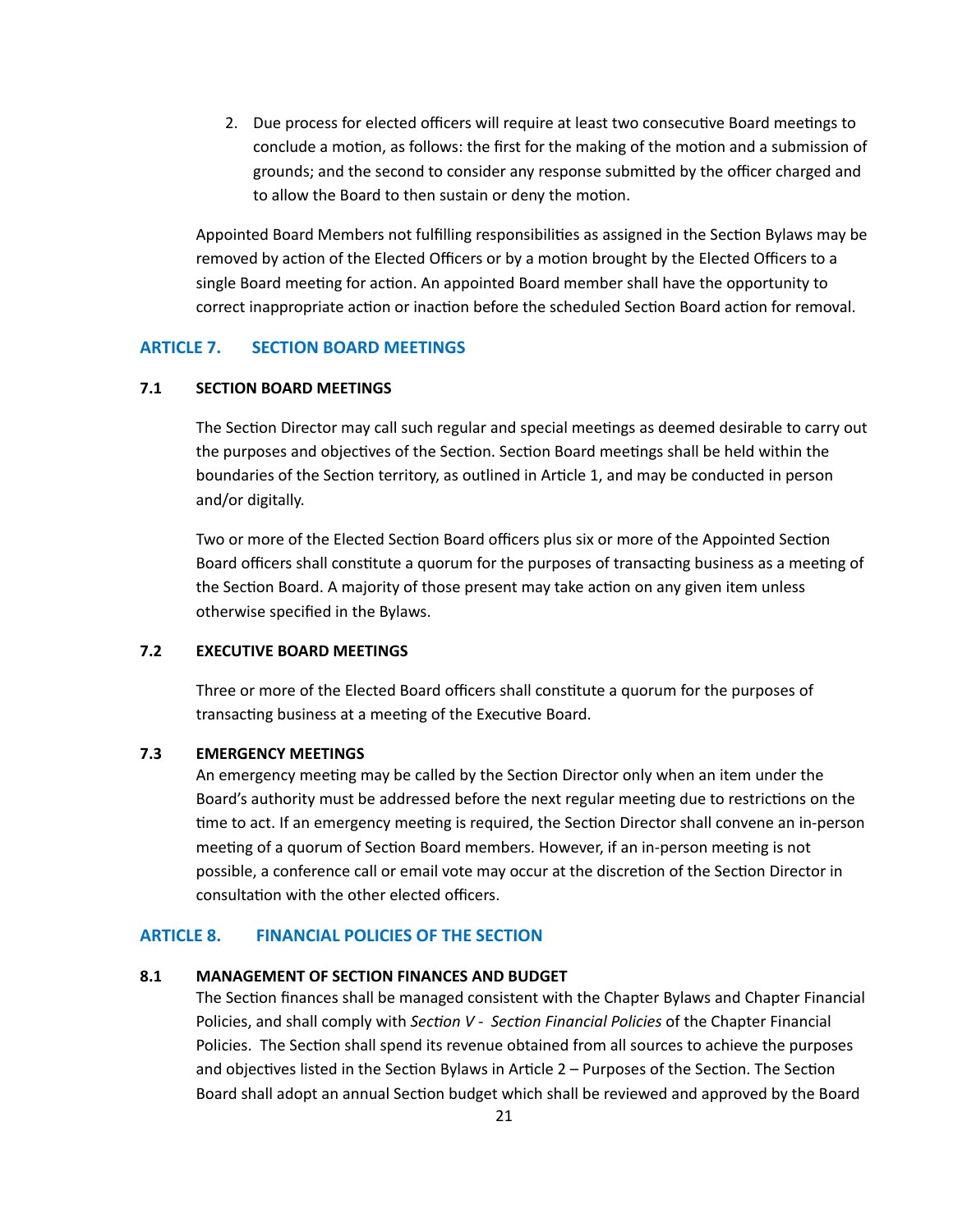by a majority vote with income and expense budget line items consistent in category and format with those included for the Sections in the Chapter Chart of Accounts. The Section shall contract with the Chapter/Section bookkeeper to provide at minimum preparation and review of the monthly statements, quarterly reports, annual report and 1099's. The Section Treasurer shall provide all information necessary required by the Chapter to file annual Chapter tax returns as outlined in the Chapter Financial Policies.

The Section shall include additional policies and procedures governing the Section finances which shall include requirements governing the internal financial oversight of the Section finances including:

- 1. A list of primary revenue sources for the Section.
- 2. Board member and bookkeeper access to the the Section bank accounts and the financial programs portal (such as Quickbooks).
- 3. Board approval required to commit the resources of the Section.
- 4. Reimbursement requirements including receipts.
- 5. A reserves policy that shall include at least the equivalent of 6 months of operating expenses for the Section, and when funds should be deposited in reserves.
- 6. How conference profits are to be handled and allocated.

# **ARTICLE 9. ADOPTION AND AMENDMENT OF SECTION BYLAWS, INITIATIVE AND REFERENDUM**

#### **9.1 ADOPTION OF SECTION BYLAWS**

The Section shall adopt and maintain bylaws to govern Section affairs that are consistent with the California Chapter bylaws and at a minimum contain: establishment of the Section Board, duties of board members, Section meetings to carry out the purpose and objectives of the Section, and management and accounting of Section finances. The Section Bylaws shall be the primary governing document of the Section. Operating procedures for various activities shall be developed and kept in an electronic location accessible to Section members. Adoption of the bylaws shall be by a two-thirds  $(2/3)$  affirmative vote of the filled seats of the Section Board.

#### **9.2 AMENDMENT AND ADOPTION OF SECTION BYLAWS**

The Section Director, with concurrence of the Board, may appoint a committee to draft revisions to adopted Section bylaws. Depending on the complexity of the revisions, issues may be identified or draft language may be presented to the Section Board by the subcommittee. The full text of drafted bylaws amendments shall be presented to the Section Board in writing and placed for member review on the Section website prior to a vote. A two-thirds  $(2/3)$  affirmative vote of the filled seats of the Board shall be required to approve amendments to these bylaws. The effective date of the amendment shall be the date of the affirmative vote unless otherwise specified prior to the vote.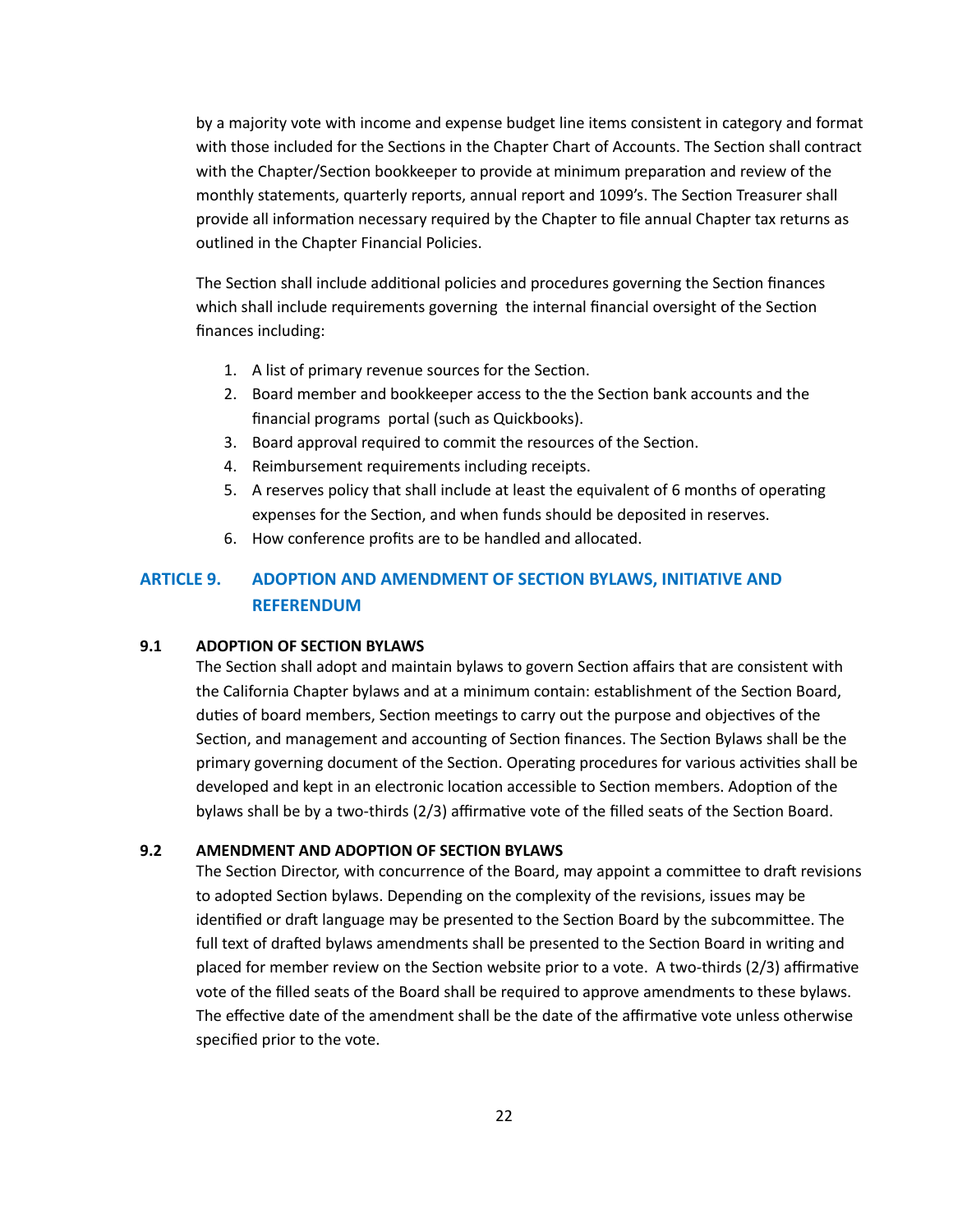#### **9.3 INITIATIVE AND REFERENDUM**

Upon the receipt of a petition signed by not less than 10% of the members of the Section who are eligible to vote in accordance with Article V, the Section Board shall cause any initiative or referendum measure to be placed on the ballot used for Elected Officers, and be voted upon in accordance with the procedure set forth in these bylaws for the election of Section Board officers. A majority of those voting, regardless of number, will determine the issue.

# **ARTICLE 10. BOARD MEMBER ETHICS, INDEMNIFICATION, CONFLICT OF INTEREST, AND BOARD DISSOLUTION**

#### **10.1 ETHICS**

Section Board Members who are members of the American Institute of Certified Planners are subject to the AICP Code of Ethics in their behavior related to Board activities.

#### **10.2 CONFLICT OF INTEREST**

If any Section Board member has a financial or personal interest in any matter coming before the Board, that affected person shall fully disclose the nature of the interest and withdraw from discussion, lobbying, and voting on the matter.

## **10.3 PUBLIC STATEMENTS**

#### **10.3.1 PUBLIC STATEMENTS - AUTHORIZATION**

No member or officer, elected or appointed, shall represent the Section in making public statements of policy or position, written or oral, without prior authorization as set forth below in Article 8.2.2.

### **10.3.2 PUBLIC STATEMENTS - PROCEDURES FOR DETERMINING POLICY OR POSITION**

Public statements of Section policy and/or position shall be made only if the policy or position has been authorized through one of the following procedures:

- 1. Adopted by the Section Board. Adoption shall require a two-thirds  $(2/3)$ affirmative vote by the full Section Board at an in-person and/or digital Section Board meeting.
- 2. Adopted in a vote of the membership by a majority affirmative vote of voting Section members in a referendum submitted by the Section Board. Section members shall vote electronically, by mailed ballots, or at a Section meeting if the policy or position statement is placed in the newsletter or mailed to the members with an announcement of the date, time and place of the Section meeting where the vote will take place. The vote may not occur unless at least ten (10) calendar days' notice is given.